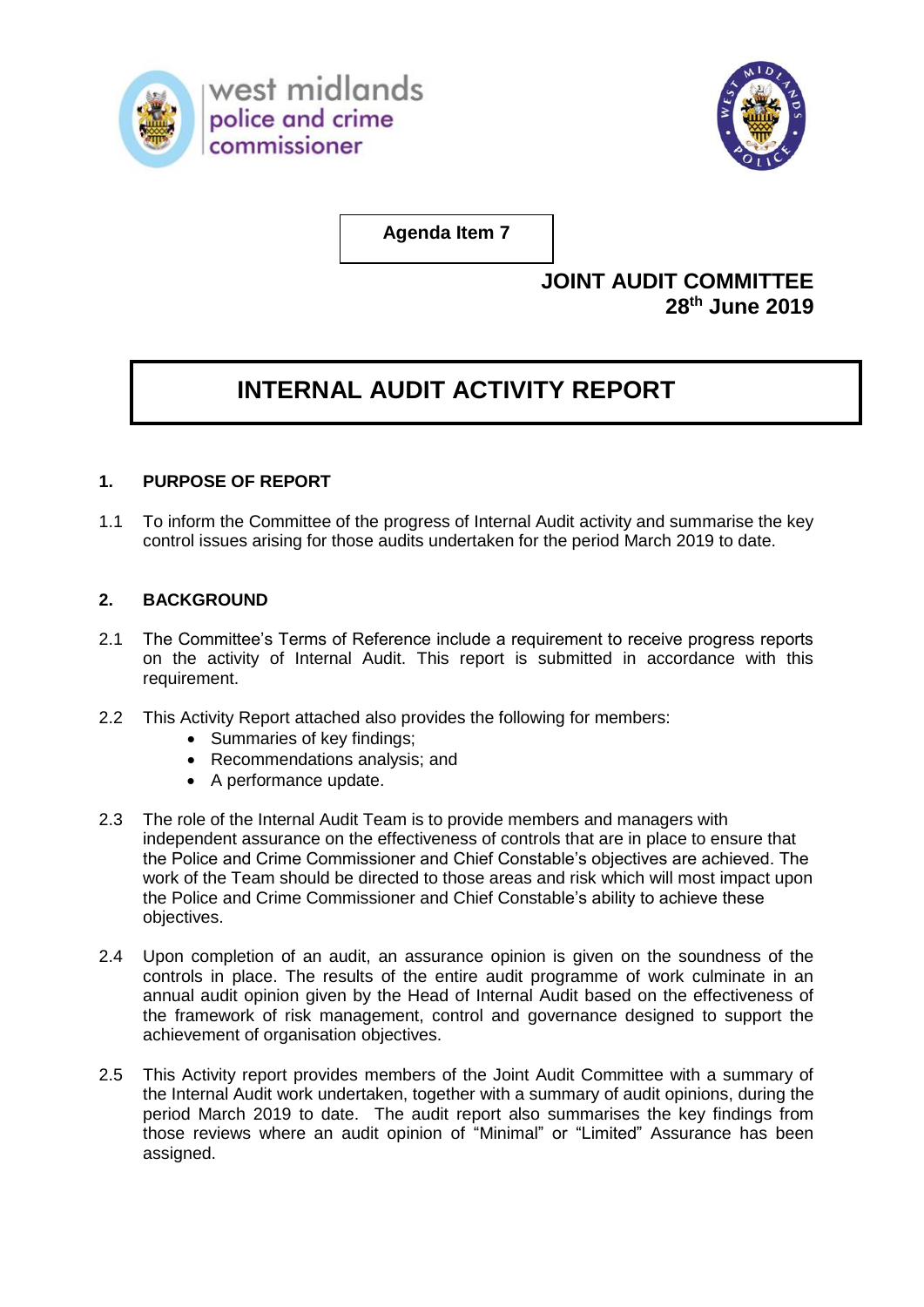## **3. PROGRESS SUMMARY**

3.1 An audit opinion is provided as part of each Internal Audit report. It is derived from the work undertaken during the audit and is intended to provide assurance about the internal controls in place in that system or particular activity. The audit opinions currently used are:

3.2 Table 1 details those audits that have been finalised since the previous report to the Committee in March 2019, along with details of the opinions given.

**Table 1: Assurance Work Completed in the period March 2019 to date**

| No. | <b>Audit Review</b>                  | <b>Assurance Opinion</b> |
|-----|--------------------------------------|--------------------------|
|     | Creditors                            | Reasonable               |
| 2   | <b>Fleet Telematics</b>              | Limited                  |
| 3   | <b>WMP2020 Benefits Realisation</b>  | Reasonable               |
| 4   | <b>Shared Services System Access</b> | Reasonable               |
| 5   | <b>Bail Management</b>               | Reasonable               |

- 3.3 Summaries of key findings from those reviews where an audit opinion of "Minimal" or "Limited" has been assigned are provided in *Appendix 1*. Also provided at *Appendix 2*  is a summary of progress against planned activity, which details the status of each review to be completed during 2018/19. This will be considered when forming the annual audit opinion.
- 3.4 In addition to the audits finalised during the period, the following audits are nearing completion with draft reports issued and management comments awaited:
	- Mental Health
	- Force Response
	- PPU Child Conferencing
	- Debtors

### **4. RECOMMENDATION ANALYSIS**

4.1 Recommendations are made based on the level of risk posed by the weakness identified. The current ratings used for ranking recommendations are:



4.2 Internal Audit follow-up recommendations to ensure they have been implemented. All recommendations are followed up six months following the date the final audit report is issued to establish progress in implementing the recommendations. Any that remain outstanding following the six month follow-up review continue to be followed-up every three months until confirmation is received of implementation.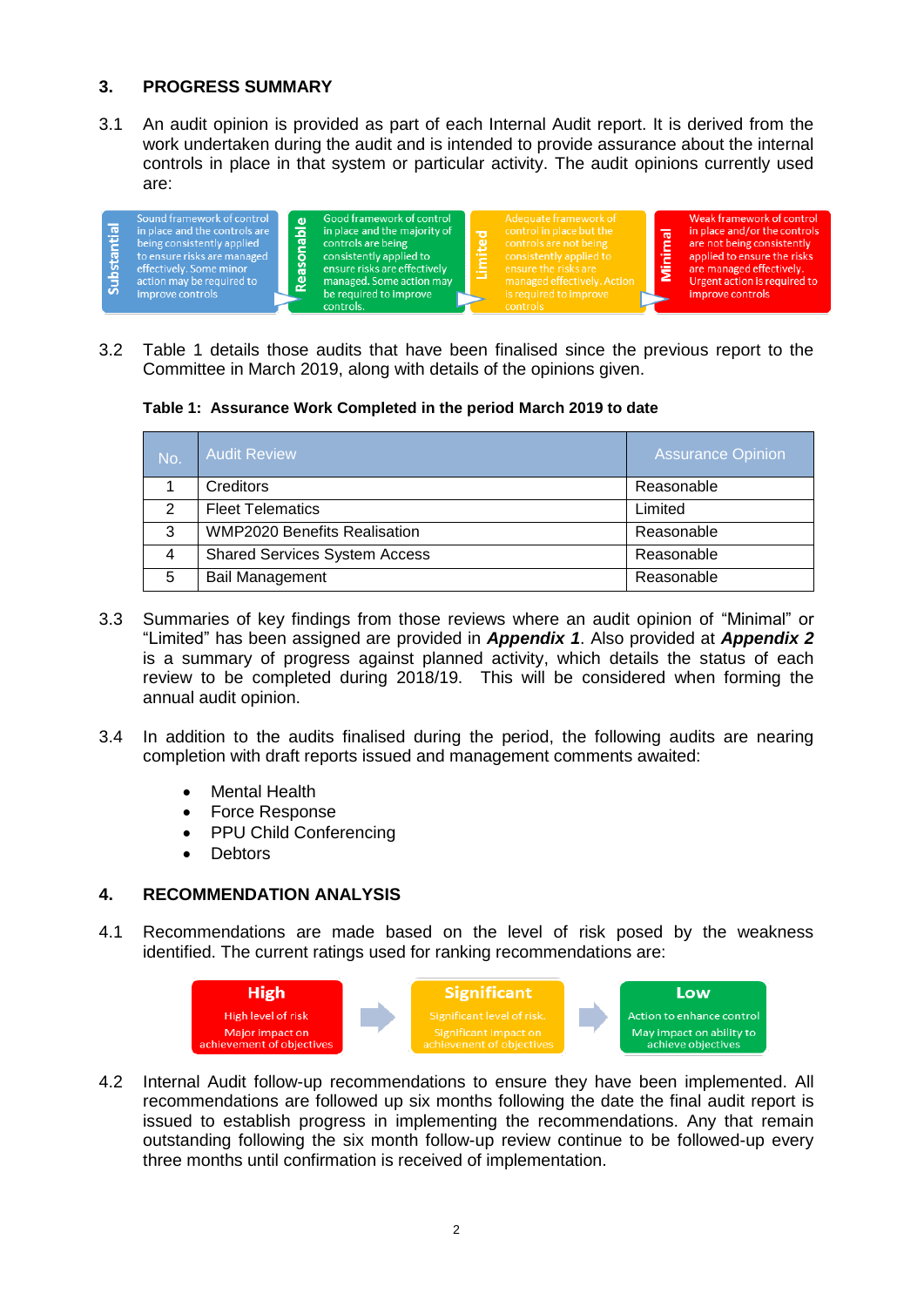4.3 A number of follow-up reviews have commenced during 2019/20. 14 have been concluded to date, which are summarised in Table 2 below.

|                | $1.001$ , $1.001$ , $1.001$ , $1.001$ , $1.001$<br><b>Follow-Up Audit</b> | <b>Total</b><br><b>Recs</b> | <b>Implemented</b> | -ט - ט - ט - ט -<br>Redundant/<br><b>Risk</b> | <b>Partially</b><br><b>Implemented</b> | <b>Not</b><br><b>Implemented</b> |
|----------------|---------------------------------------------------------------------------|-----------------------------|--------------------|-----------------------------------------------|----------------------------------------|----------------------------------|
|                |                                                                           |                             |                    | <b>Accepted</b>                               |                                        |                                  |
|                | Force risk management<br>arrangements                                     | 4                           | 3                  |                                               |                                        |                                  |
| $\overline{2}$ | Information Sharing Agreements                                            | 4                           | 3                  |                                               | 1                                      |                                  |
| 3              | Intelligence Management and<br>Tasking                                    | 2                           | 2                  |                                               |                                        |                                  |
| 4              | <b>BWV Benefits Realisation</b>                                           | 4                           | 3                  |                                               | 1                                      |                                  |
| 5              | Body Worn Video                                                           | 11                          | 10                 |                                               |                                        |                                  |
| 6              | DSU & Co-operating Offenders<br>Unit                                      | 1                           |                    |                                               |                                        |                                  |
| $\overline{7}$ | <b>WMP2020 Project Reviews</b>                                            | 7                           | $\overline{7}$     |                                               |                                        |                                  |
| 8              | <b>Bank Reconciliation</b>                                                | 4                           |                    |                                               | 2                                      |                                  |
| 9              | Contract Management (3rd)                                                 | 9                           | 5                  |                                               | 3                                      |                                  |
| 10             | Payroll                                                                   | 8                           | 8                  |                                               |                                        |                                  |
| 11             | Use of consultants                                                        | $\overline{2}$              |                    | $\overline{2}$                                |                                        |                                  |
| 12             | Application of THRIVE+                                                    | 8                           | 4                  |                                               |                                        | 4                                |
| 13             | <b>Public Protection Unit</b>                                             | 6                           | 4                  |                                               | 2                                      |                                  |
| 14             | Pensions                                                                  | 6                           | 5                  |                                               |                                        |                                  |
|                | Total                                                                     | 76                          | 56                 | 2                                             | 11                                     |                                  |

**Table 2 – Analysis of Follow-Up Audits undertaken during 2019/20**

- 4.4 Table 2 identifies an 88% implementation rate (fully and partially) for those audits followed-up to date during 2019/20. The recommendations still outstanding will continue to be monitored in line with agreed processes.
- 4.5 A number of follow-up reviews are in progress, pending management feedback and supporting evidence confirming implementation of medium and high rated recommendations. These are detailed in *Appendix 3,* which also summarises the status of recommendations of those audits completed in 2018/19 and 2019/20 and any outstanding from previous years. Some recommendations are not yet due for follow-up, and an indication of the proposed follow-up dates is provided.
- 4.6 A summary of the recommendations agreed with management analysed over the last few years is provided in Table 3.

|               | Number agreed |         |         |  |  |  |  |  |  |  |
|---------------|---------------|---------|---------|--|--|--|--|--|--|--|
| <b>Rating</b> | 2017/18       | 2018/19 | 2019/20 |  |  |  |  |  |  |  |
| High          |               |         |         |  |  |  |  |  |  |  |
| Medium        | 84            | 70      |         |  |  |  |  |  |  |  |
| Low           | 52            | 59      |         |  |  |  |  |  |  |  |
| Total         | 143           | 130     |         |  |  |  |  |  |  |  |

### **Table 3 – Breakdown of Recommendations 2017/18 to 2019/20**

4.7 The current position of the high and medium rated recommendations is provided below.

### **Table 4 – Status of High/Medium Recommendations**

|                                                               | 2016/17 | 2017/18 | 2018/19 | 2019/20 | Total |
|---------------------------------------------------------------|---------|---------|---------|---------|-------|
| <b>Total Number</b>                                           | 58      | 91      | 71      |         | 220   |
| Total not yet due to be Followed-<br>up/Follow-up in progress |         | 3       | 55      |         | 58    |
| <b>Total Followed-up Concluded</b>                            | 58      | 88      | 16      |         | 162   |
| Of Which:-                                                    |         |         |         |         |       |
| <b>Total Implemented</b>                                      | 43      | 64      | 9       |         | 116   |
| Total Redundant*/risk accepted                                | 13      | 9       |         |         | 22    |
| Total Outstanding after follow-up                             | 2       | 15      |         |         | 24    |

*\*Redundant are recommendations that are no longer relevant or recommendations have been superseded by a later audit*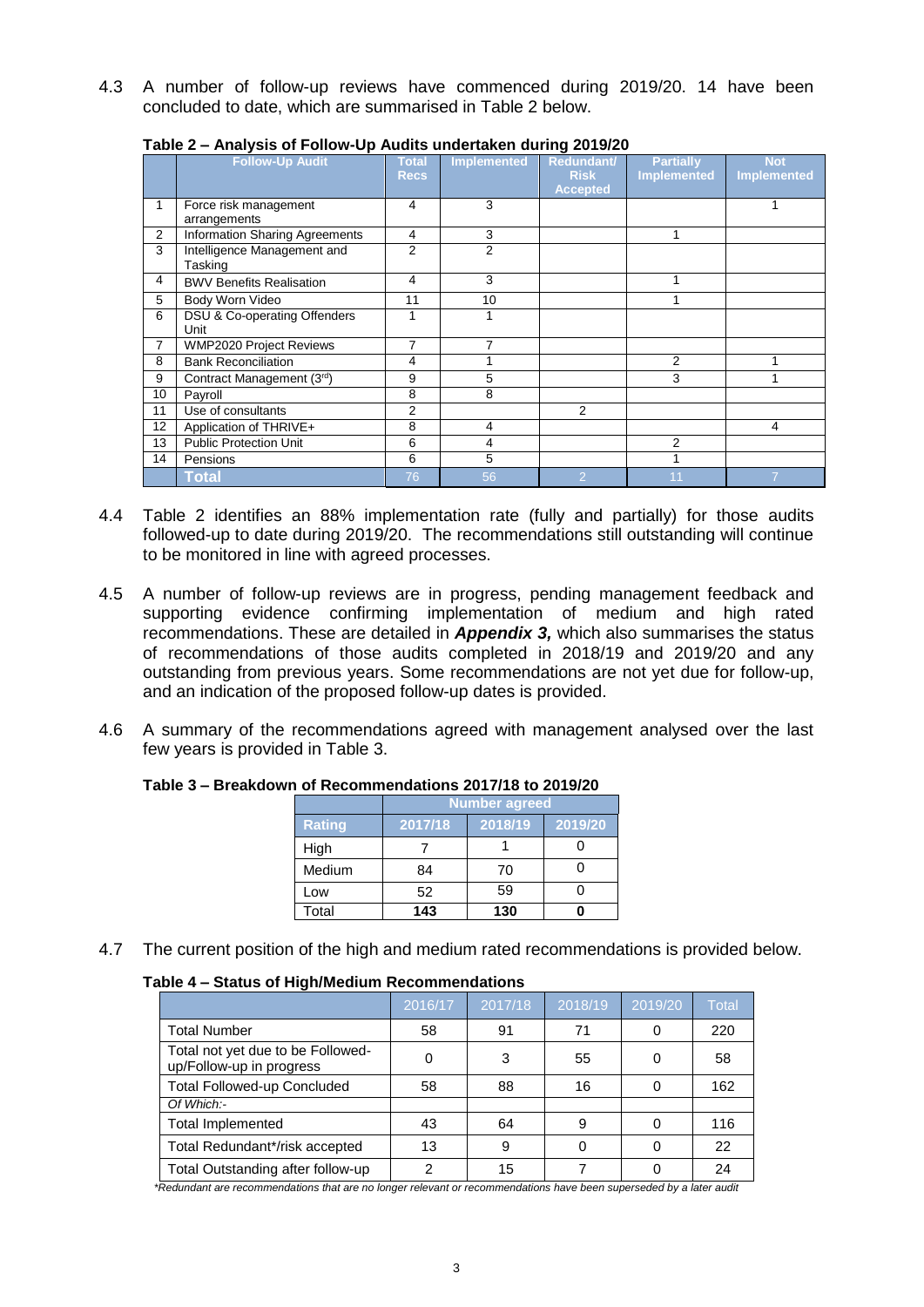4.8 Of the 162 significant recommendations followed-up to date, 116 (72%) have been implemented. Full details of the 24 recommendations that remain outstanding and the latest progress updates are detailed in *Appendix 4*. The latest update confirms progress is being made on the majority of these recommendations. Two medium rated risks were also accepted which are also detailed in appendix 3.

## **5. OTHER AREAS OF ACTIVITY**

- 5.1 In addition to planned Internal Audit work that require assurance levels to be assessed, other planned work relates to those areas of activity that support and underpin the overall concept of internal control and proactive advice work. During the period covered by this report, the other areas of activity undertaken are as follows:
	- **National Fraud Initiative (NFI) -** In October 2018, Internal Audit submitted data relating to creditors, payroll and pensions to the Cabinet Office for the 2018/19 NFI exercise. The data matches for pensions and payroll were released in January 2019, with creditor matches released at the beginning of March. Investigations have commenced into the recommended matches, with priority given to the strongest matches. Immediate action was taken in January to stop any continuing payments relating to deceased pensioners pending confirmation of death. Investigations are continuing to calculate any potential overpayments identified as a result of NFI. Creditor matches are also being investigated and to date no duplicates have been identified through the NFI exercise that the force was not already aware of.

## **6. PERFORMANCE**

6.1 The performance of the internal audit is measured against a set of Key Performance Indicators. The KPIs are set out in Table 5 along with actuals for 2018/19. It is currently too early to usefully measure actuals to date for 2019/20 as most audits commenced have a status of work in progress. Actuals will be measured and reported to the next meeting of the Committee.

| <b>KPI Description</b>       | <b>Narrative</b>                                                                                  | <b>Annual</b><br><b>Target</b> | <b>Actual</b><br>2018/19 |
|------------------------------|---------------------------------------------------------------------------------------------------|--------------------------------|--------------------------|
| <b>Output Indicators:</b>    |                                                                                                   |                                |                          |
| <b>Audit Coverage</b>        | % of Audit Plan Delivered.                                                                        | 90%                            | 91%                      |
| <b>Report Production</b>     | Completion of Draft Audit Report within<br>10 working days.                                       | 95%                            | 100%                     |
| <b>Report Production</b>     | Completion of Final Report within 5<br>days of agreement of the draft.                            | 95%                            | 100%                     |
| <b>Audit Recommendations</b> | Recommendations accepted v made.                                                                  | 100%                           | 100%                     |
| <b>Quality Indicators:</b>   |                                                                                                   |                                |                          |
| <b>Client Satisfaction</b>   | % of Post Audit Questionnaires in<br>which management have responded as<br>"Very Good" or "Good". | 95%                            | 99%                      |

### **Table 5 – KPI data 2018/19**

## **7. RECOMMENDATIONS**

7.1 The Committee to note the material findings in the attached Internal Audit Activity Report and the performance of the Internal Audit Service.

### **CONTACT OFFICER**

Name: Lynn Joyce

Title: Head of Internal Audit

**BACKGROUND DOCUMENTS** None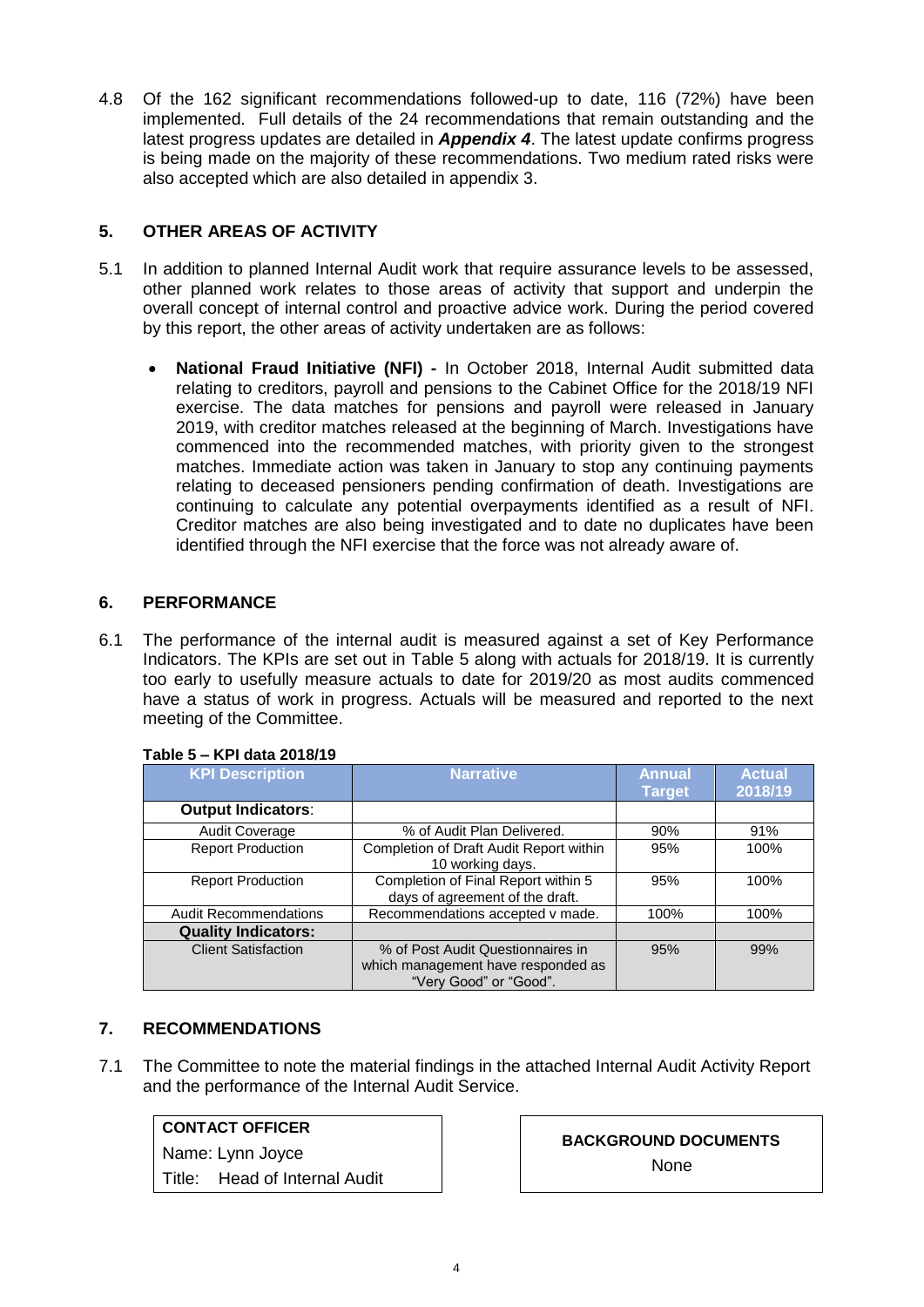## **APPENDIX 1 - Summaries of Completed Audits with Limited or Minimal Opinion**

### **1 Fleet Telematics**

- 1.1 The scope of this audit was to provide assurance that officers are complying with the Force's Driver Behaviour Policy, and that adequate mechanisms are in place to monitor driver behaviour and vehicle utilisation and report usage through an appropriate governance structure. The review considered the reporting framework to help monitor and improve driver behaviour and vehicle utilisation to ensure efficient use of vehicles and to help inform future procurement decisions. Access controls to the Fleet Telematics system was also considered.
- 1.2 The limited assurance opinion was based largely on the ineffective management reports currently available within the system that impede on the extent of monitoring that can be undertaken around driver behaviour and vehicle utilisation, coupled with a lack of embedded governance arrangements to inform proactive decision making. Issues around user access have also contributed to the opinion. It is recognised that some progress has been made to request new summary reports which should go some way to address the weaknesses identified once implemented.
- 1.3 The key findings of the review were as follows:
	- One new vehicle in the test sample could not be identified on the fleet telematics system because the serial number of the device had not been linked to the vehicle registration. Another vehicle was identified on the system map that was labelled with a device serial number rather than a registration number. There is currently no process for identifying where a telematics device is not linked to a vehicle registration number. This could result in difficulties in identifying the location of a vehicle or which officer was driving a vehicle when investigating incidents. To help resolve such anomalies, Management have agreed that going forward Workshop Technicians will record the device serial numbers on Tranman, and the Fleet Telematics team will generate reports regularly to match the serial numbers to the vehicle registration.
	- Contact with a selection of Appropriate Authorities identified that limited action is being taken by the majority when driver behaviour cases are referred to them for investigation. Reasons why no action had been taken included faulty telematics, which has now been resolved, and an inadequate amount of detail given to enable a discussion to take place. Management have confirmed that each driver has access to a Driver Behaviour Detailed Driver report and Appropriate Authorities are informed that prior to the discussion they can request this report from the driver, or alternatively, they can formally request a copy of the report directly from Fleet Telematics. Access to the Fleet Telematics system for Appropriate Authorities can be explored, although this may not prove cost effective due to system licencing costs.
	- A Driving Standards Board (DSB) is in operation whose function includes monitoring compliance with WMP policy on driving standards. Cases which have not been appropriately dealt with by the relevant Appropriate Authority and where the policy has been breached were to be reported to a separate DSB Governance Panel, although it was recently decided that this Panel is no longer being developed. The governance processes therefore need to be revised to ensure that an adequate escalation process is in place to address breaches and issues when Appropriate Authorities are not taking the relevant action. Management have agreed that the Chair of DSB, through a governance group, will assist in the guidance route necessary to improve driver behaviour, and that the responsibilities of the board/group will be set out by the Chair. Reports to influence decision making are in the process of being updated/summarised.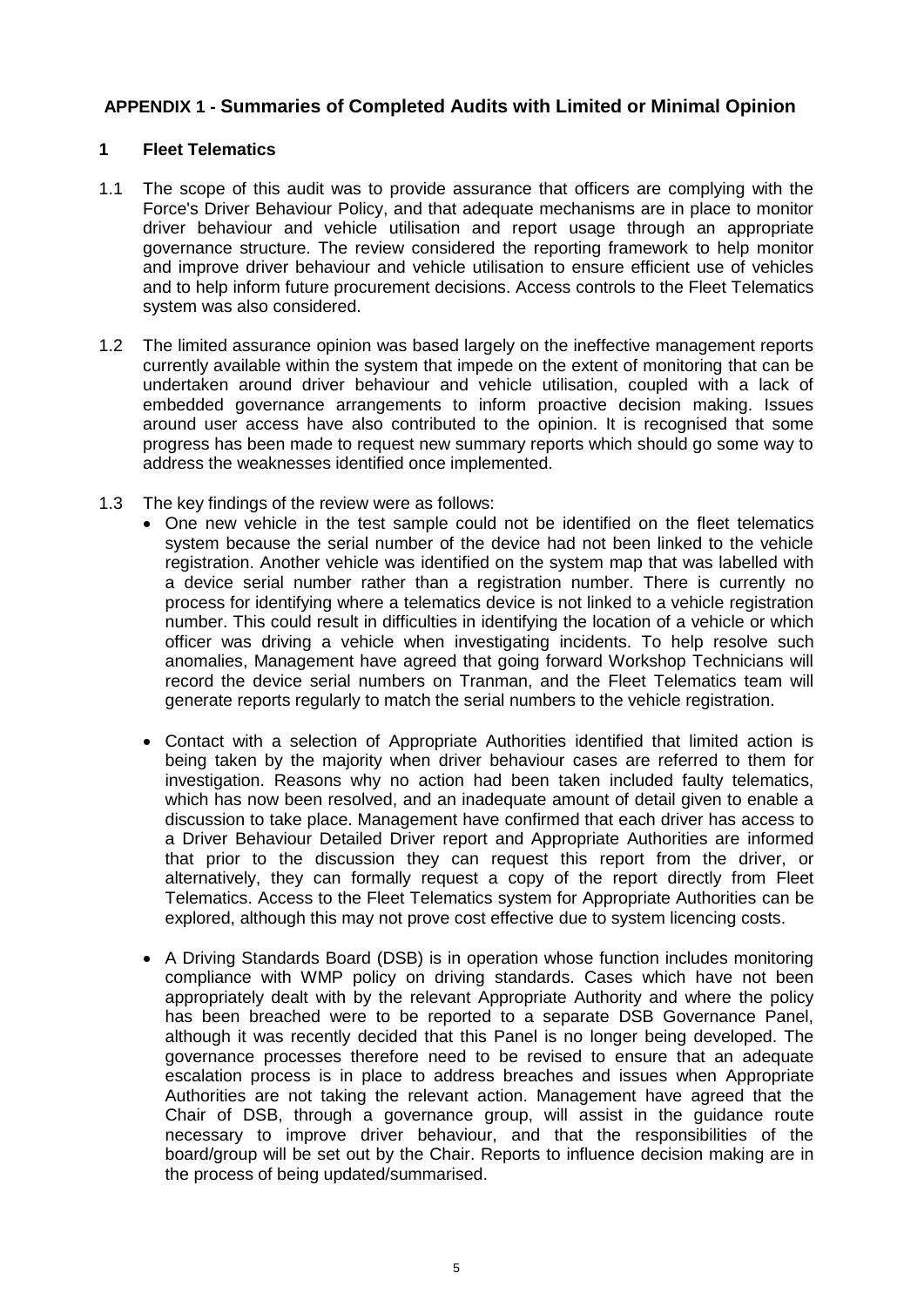- Reviewing vehicle usage is essential to ensure the benefits set at the outset of the Fleet Telematics project are being achieved and fleet availability is improved. Whilst telematics data has been used for diagnosing problems with devices and vehicles, or assisting in investigating incidents, there has been limited monitoring of vehicle utilisation. Although there are a number of reports available for vehicle utilisation these are not currently in use, largely due to the format and content of the reports not being user friendly. However, a new utilisation report has been developed by the supplier that helps identify which vehicles are in use and at what times of the day to help improve decisions around allocating or sharing of fleet between departments and decisions around future procurement. There were some technical issues with the newly developed report which IT & Digital were working on with the supplier at the time of audit. The Fleet Manager has also requested the development of further exception based summary reports from the supplier to assist in monitoring.
- There were a number of issues in relation to user access to fleet telematics system with duplicate user groups and incorrect access privileges identified. A recent system patch upgrade undertaken early March may have caused this issue. The suppliers were informed as the audit was in progress and are in the process of investigating the issues. Once the issues have been resolved by the supplier, Management have agreed to review user groups and privileges, to minimise the number of users with administrator access, and to regularly review user access to ensure access remains appropriate.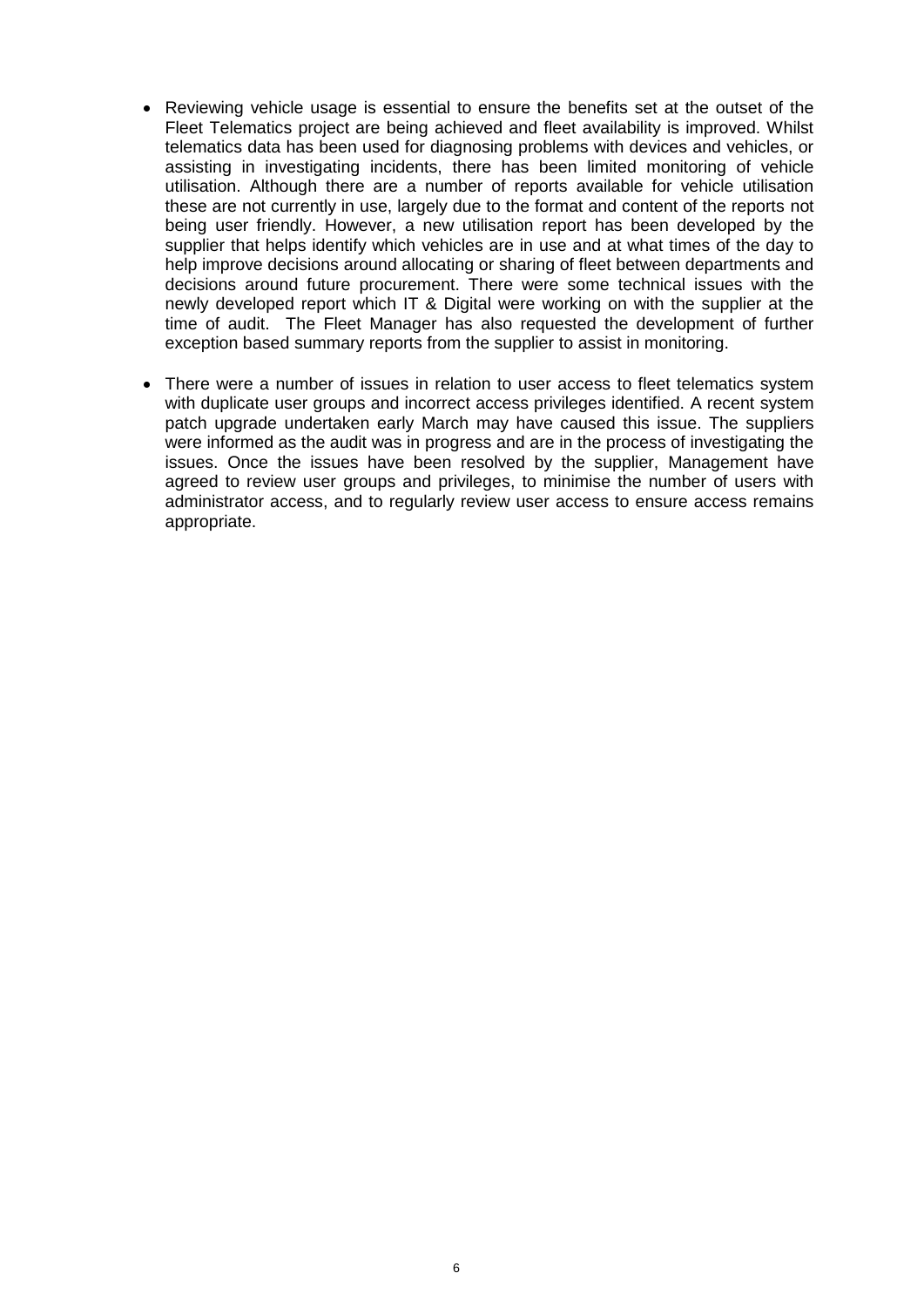## **APPENDIX 2 – Summary of Plan Position**

## **2018/19 Audits Completed During 2019/20**

| Audit                                | <b>Status</b> | <b>Opinion / Comments</b> |
|--------------------------------------|---------------|---------------------------|
| Creditors*                           | Final         | Reasonable                |
| <b>Fleet Telematics*</b>             | Final         | Limited                   |
| <b>WMP2020 Benefits Realisation*</b> | Final         | Reasonable                |
| Shared Services System Access*       | Final         | Reasonable                |
| Bail Management*                     | Final         | Reasonable                |
| <b>Debtors</b>                       | Draft         |                           |
| <b>Mental Health</b>                 | Draft         |                           |
| Force Response                       | Draft         |                           |
| Asset Management / Mobility          | <b>WIP</b>    |                           |
| PPU - Child Protection Conferencing  | <b>Draft</b>  |                           |

*\*included in 2018/19 annual report*

## **2019/20 Internal Audit Plan – Status / Assurance Summary**

| Audit                                                                  | <b>Status</b> | <b>Opinion / Comments</b> |
|------------------------------------------------------------------------|---------------|---------------------------|
| <b>CTU - Business Support</b>                                          | <b>WIP</b>    |                           |
| PPU - Safeguarding Boards                                              |               |                           |
| PPU - Vulnerability                                                    |               |                           |
| Controlworks (Command and Control System) Pre<br>implementation review | <b>WIP</b>    |                           |
| IT&D System-database access and administration                         |               |                           |
| Nat Fraud Initiative - investigation of matches                        | <b>WIP</b>    |                           |
| <b>ICT Strategy</b>                                                    | <b>WIP</b>    |                           |
| Drones                                                                 |               |                           |
| <b>NPAS</b>                                                            |               |                           |
| Training                                                               |               |                           |
| <b>Occupational Health</b>                                             | <b>WIP</b>    |                           |
| Diversity & Inclusion                                                  |               |                           |
| Duty Management System - pre implementation review                     | <b>WIP</b>    |                           |
| PSD Case Management (Complaints - Investigations)                      |               |                           |
| <b>Supplier and Contract Management</b>                                |               |                           |
| Grant Funding and Commissioning Outcomes (Advisory)                    |               |                           |
| <b>WMP2020 Post Implementation Review</b>                              |               |                           |
| Vetting                                                                |               |                           |
| Financial Systems - Pool Allocation                                    |               |                           |
| <b>VAT</b>                                                             |               |                           |
| <b>Credit Cards</b>                                                    |               |                           |
| <b>Fixed Asset Register</b><br>L,                                      |               |                           |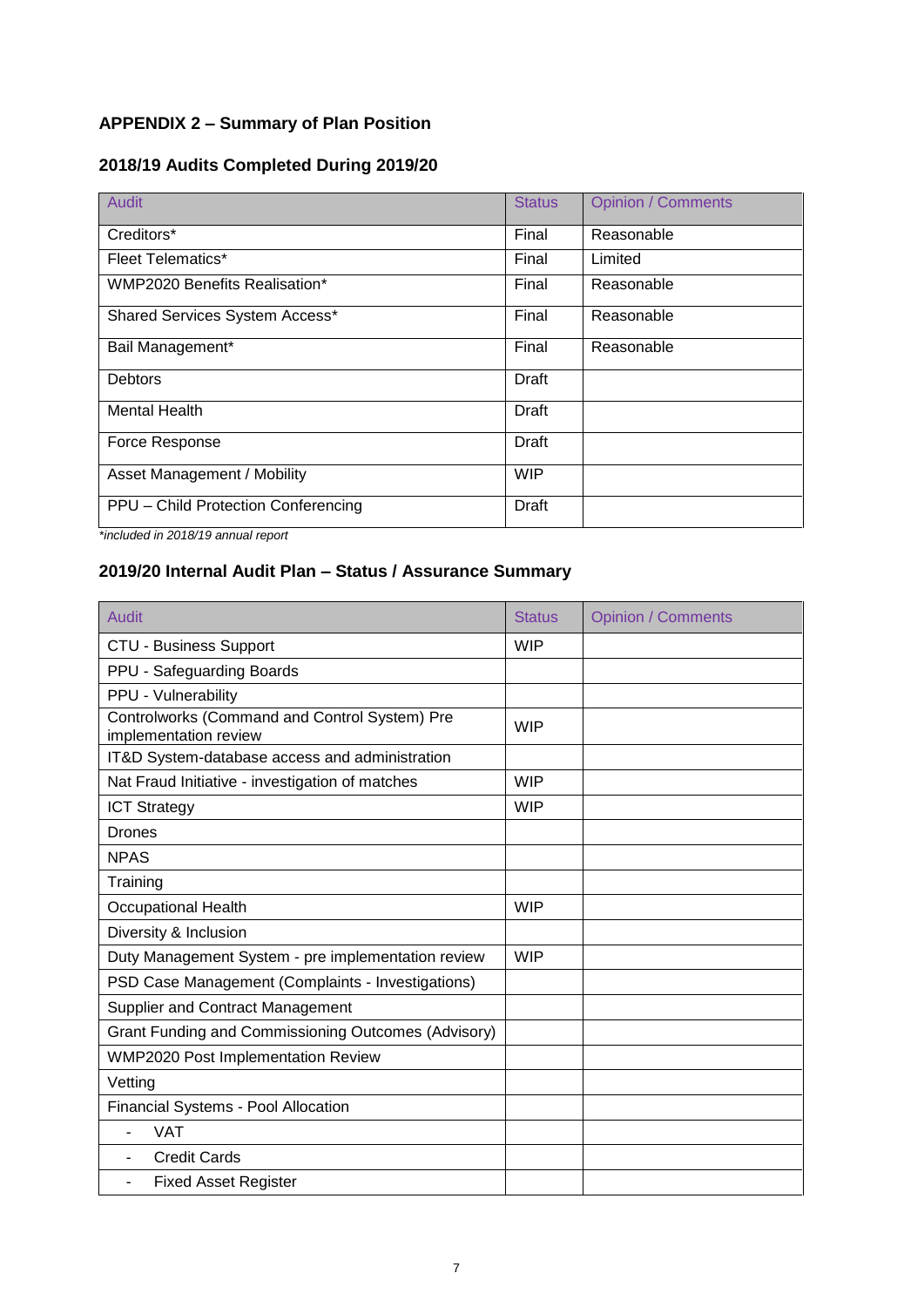| Audit                                         | <b>Status</b> | <b>Opinion / Comments</b> |
|-----------------------------------------------|---------------|---------------------------|
| <b>GDPR</b>                                   |               |                           |
| <b>Disclosure</b>                             |               |                           |
| Data Driven Insight                           |               |                           |
| Connect - Pre implementation review           |               |                           |
| Centre for Applied Automation                 | <b>WIP</b>    |                           |
| <b>Missing Persons process</b>                | <b>WIP</b>    |                           |
| Commonwealth Games (Advisory)                 |               |                           |
| Complaints process (Advisory)                 |               |                           |
| Crime Data Integrity                          |               |                           |
| Management of Repeats (Victims and Offenders) |               |                           |
| Appropriate Adult Scheme                      | <b>WIP</b>    |                           |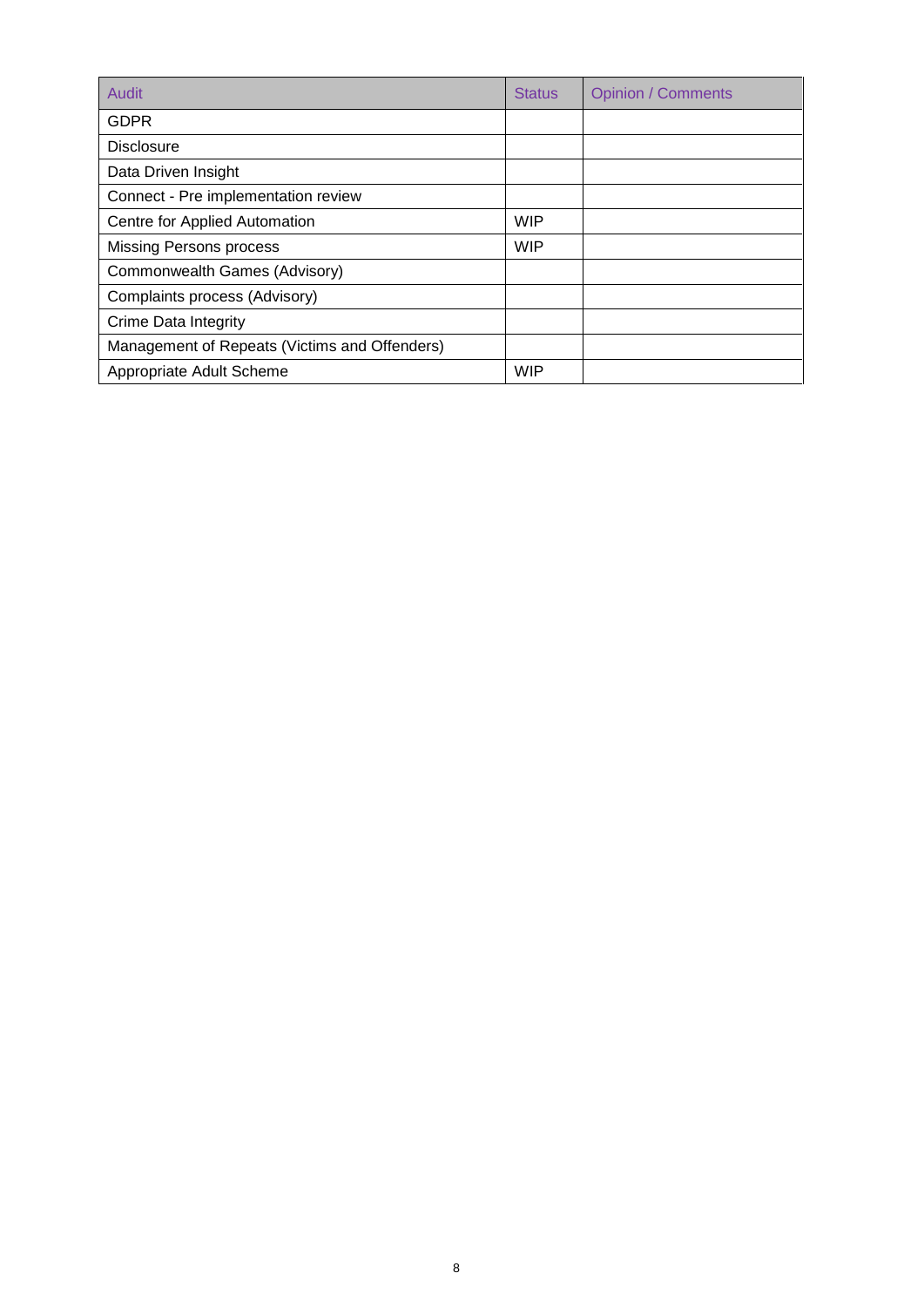## **APPENDIX 3 - Analysis of progress in implementing recommendations (by year)**

| Good progress (>75% implemented)<br>Reasonable progress (>25 and <75% implemented)<br>Limited progress (<25% implemented) |  |                |                |                         |                          |                        |                        |                                     |
|---------------------------------------------------------------------------------------------------------------------------|--|----------------|----------------|-------------------------|--------------------------|------------------------|------------------------|-------------------------------------|
| 2018/19 Internal Audit Plan                                                                                               |  | Made           | Implemented    | <b>Risk</b><br>Accepted | Redundant/<br>Superseded | Not yet<br>implemented | Not yet<br>followed Up | Follow-up due                       |
| Public Protection Unit*                                                                                                   |  | 6              | 4              |                         |                          | $\overline{2}$         |                        | Sept-19                             |
| Custody - Money, Property, Healthcare*                                                                                    |  | 6              | 6              |                         |                          |                        |                        |                                     |
| Performance Management*                                                                                                   |  | $\mathbf{1}$   | $\mathbf{1}$   |                         |                          |                        |                        |                                     |
| Uniform allocation*                                                                                                       |  | 5              |                |                         |                          |                        | 5                      | In progress                         |
| General ledger*                                                                                                           |  | $\overline{2}$ | $\overline{2}$ |                         |                          |                        |                        |                                     |
| Dedicated Source Unit Covert Fund                                                                                         |  | $\mathbf{1}$   | $\mathbf{1}$   |                         |                          |                        |                        |                                     |
| Counter Terrorism Unit Covert Fund                                                                                        |  | 0              |                |                         |                          |                        |                        |                                     |
| Cooperating Offenders Unit Covert Fund                                                                                    |  | 1              | $\mathbf{1}$   |                         |                          |                        |                        |                                     |
| Pensions Administration                                                                                                   |  | 6              | 5              |                         |                          | 1                      |                        | Sept-19                             |
| Digital Experience for Citizens                                                                                           |  | $\overline{2}$ |                |                         |                          | 1                      | $\mathbf{1}$           | Aug-19                              |
| <b>GDPR Readiness Review (PCC)</b>                                                                                        |  | 9              |                |                         |                          |                        | 9                      | Full follow-up audit scheduled Q2/3 |
| <b>GDPR Readiness Review (Force)</b>                                                                                      |  | 5              |                |                         |                          |                        | 5                      | Full follow-up audit scheduled Q2/3 |
| Disclosure                                                                                                                |  | 4              |                |                         |                          |                        | 4                      | In progress                         |
| <b>Independent Custody Visiting Scheme</b>                                                                                |  | 9              |                |                         |                          |                        | 9                      | In progress                         |
| Application and Usage of THRIVE+                                                                                          |  | 8              | 4              |                         |                          | 4                      |                        | Sept-19                             |
| <b>Treasury Management</b>                                                                                                |  | $\overline{2}$ |                |                         |                          |                        | $\overline{2}$         | Jun-19                              |
| <b>Budgetary Control</b>                                                                                                  |  | 3              |                |                         |                          |                        | 3                      | Jul-19                              |
| <b>Protected Persons Covert Fund</b>                                                                                      |  | $\overline{2}$ |                |                         |                          |                        | $\overline{2}$         | Aug-19                              |
| <b>Expense Payments</b>                                                                                                   |  | $\overline{7}$ |                |                         |                          |                        | $\overline{7}$         | Aug-19                              |
| Onboarding                                                                                                                |  | 4              |                |                         |                          |                        | 4                      | Sept-19                             |
| Access and Usage of Intelligence Systems                                                                                  |  | 6              |                |                         |                          |                        | 6                      | Sept-19                             |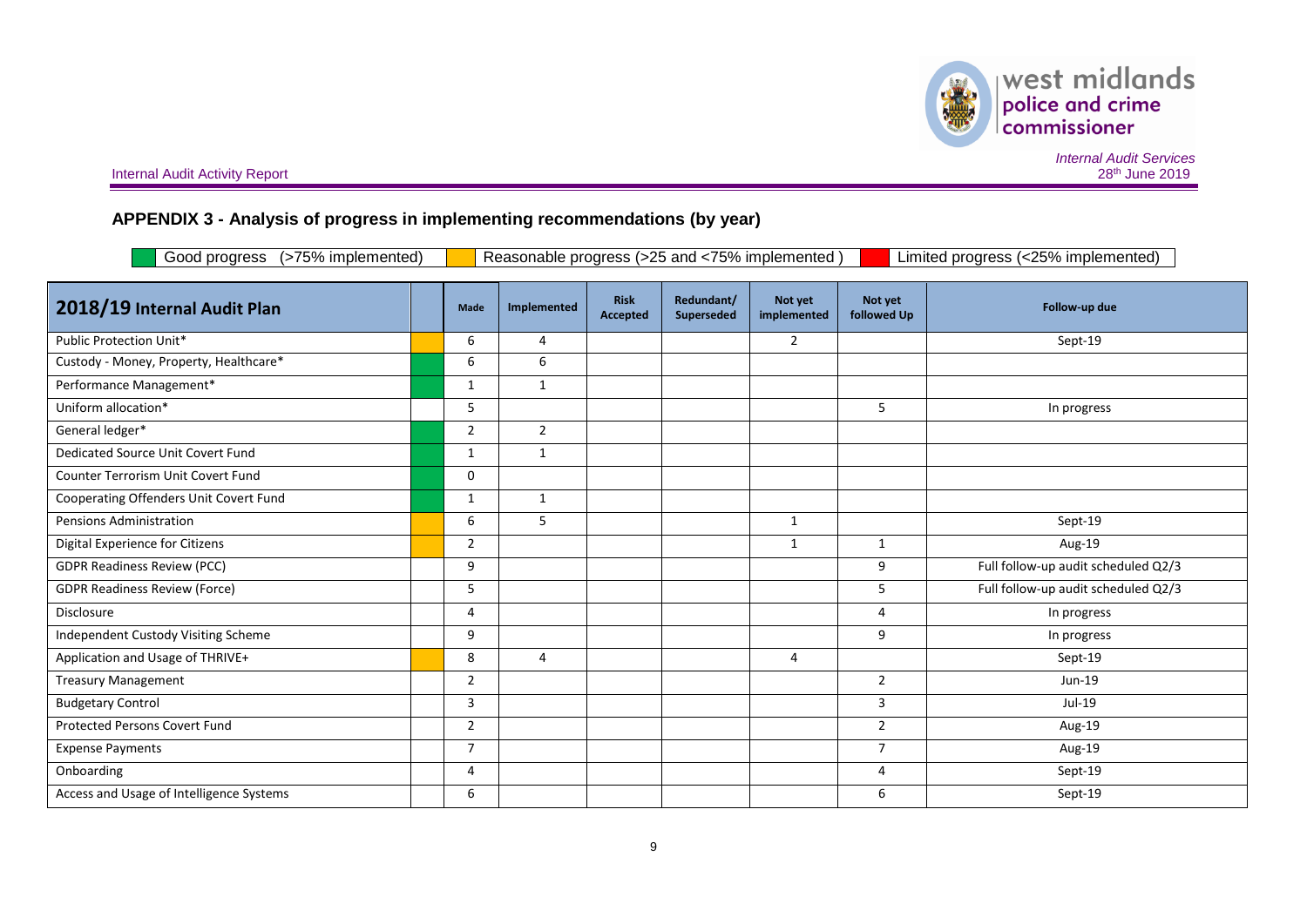

*Internal Audit Services*

### **Internal Audit Activity Report**

| 2018/19 Internal Audit Plan                      | Made | Implemented | <b>Risk</b><br>Accepted | Redundant/<br>Superseded | Not yet<br>implemented | Not yet<br>followed Up | Follow-up due                                                                            |
|--------------------------------------------------|------|-------------|-------------------------|--------------------------|------------------------|------------------------|------------------------------------------------------------------------------------------|
| <b>Force Governance Arrangements</b>             | 4    |             |                         |                          |                        |                        | Sept-19                                                                                  |
| SOM                                              | 11   |             |                         |                          |                        | 11                     | Interim update to be provided to JAC Sept 19                                             |
| <b>WMP2020 Benefits Realisation</b>              |      |             |                         |                          |                        |                        | <b>Nov-19</b>                                                                            |
| Creditors                                        |      |             |                         |                          |                        |                        | Sept-19                                                                                  |
| Shared Services System Access and Administration |      |             |                         |                          |                        |                        | <b>Nov-19</b>                                                                            |
| <b>Fleet Telematics</b>                          |      |             |                         |                          |                        |                        | Dec-19                                                                                   |
| <b>Bail Management</b>                           |      |             |                         |                          |                        |                        | Dec-19                                                                                   |
| <b>Totals for 2018/19</b>                        | 130  | 24          | 0                       | n                        | 8                      | 98                     | *7 of the 8 recs not yet implemented are<br>significant and are summarised in Appendix 4 |

*\* These audits were carried forward from 2017/18 plan and finalised in 2018/19. They formed part of the 2018/19 audit opinion.*

| Outstanding recommendations from 2016/17<br>and 2017/18 | <b>Made</b> | Implemented | <b>Risk</b><br>Accepted | Redundant/<br><b>Superseded</b> | Not yet<br>implemented | <b>Awaiting</b><br>management<br>response | Follow-up due |
|---------------------------------------------------------|-------------|-------------|-------------------------|---------------------------------|------------------------|-------------------------------------------|---------------|
| 2017/18                                                 |             |             |                         |                                 |                        |                                           |               |
| Force Risk Management Arrangements                      |             | 3           |                         |                                 |                        |                                           | Jul-19        |
| <b>Civil Contingencies</b>                              | 3           |             |                         |                                 | $\overline{2}$         |                                           | Sept-19       |
| Overtime                                                | 6           | 4           |                         |                                 |                        |                                           | In progress   |
| <b>Contract Management</b>                              | 9           | כ           |                         |                                 | 4                      |                                           | Sept-19       |
| Victims Code Compliance                                 | 8           | 4           |                         |                                 | 4                      |                                           | In progress   |
| Section 22a Collaboration Agreements                    | 4           | 3           |                         |                                 |                        |                                           | Jul-19        |
| Body Worn Video                                         | 11          | 10          |                         |                                 | $\mathbf{1}$           |                                           | In progress   |
| <b>IR35</b>                                             | 4           |             |                         |                                 |                        | 4                                         | In progress   |
| Use of Consultants                                      | 3           |             | $2*$                    |                                 |                        |                                           |               |
| <b>Information Sharing Agreements</b>                   | 4           | 3           |                         |                                 |                        |                                           | Jul-19        |
| Cadets Scheme                                           | 4           | 3           |                         |                                 |                        |                                           | Sept-19       |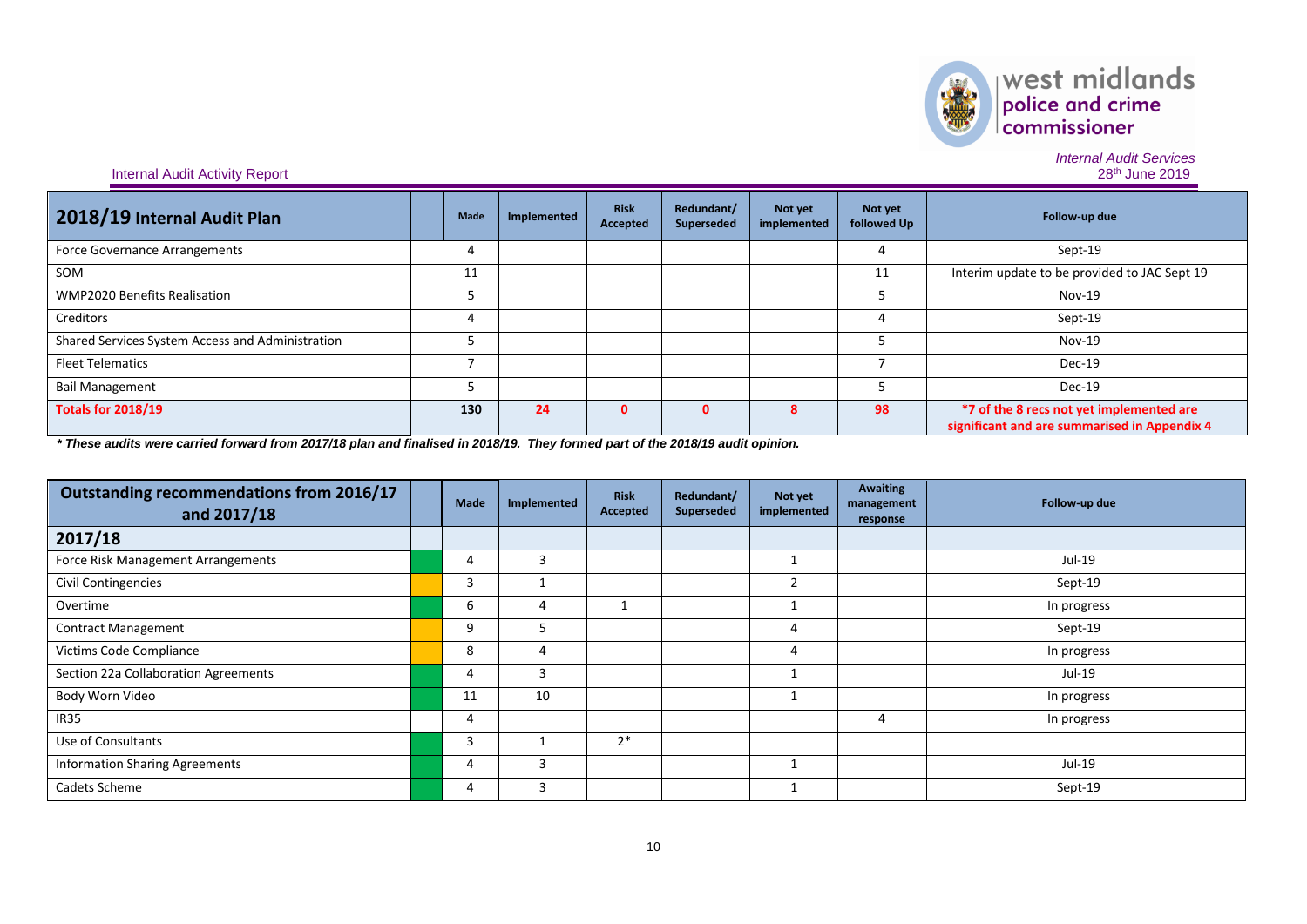

*Internal Audit Services*

**Internal Audit Activity Report** 

| Outstanding recommendations from 2016/17<br>and 2017/18 | <b>Made</b> | Implemented | <b>Risk</b><br>Accepted | Redundant/<br>Superseded | Not yet<br>implemented | <b>Awaiting</b><br>management<br>response | Follow-up due                                                                              |
|---------------------------------------------------------|-------------|-------------|-------------------------|--------------------------|------------------------|-------------------------------------------|--------------------------------------------------------------------------------------------|
| <b>Bank Reconciliation</b>                              | 4           |             |                         |                          |                        |                                           | Aug-19                                                                                     |
| Workforce Planning, Diversity & Inclusion               |             |             |                         |                          |                        |                                           | In progress                                                                                |
| 2016/17                                                 |             |             |                         |                          |                        |                                           |                                                                                            |
| <b>Detained Property</b>                                | ٥           |             |                         |                          |                        |                                           | In progress                                                                                |
| Procurement                                             |             |             |                         |                          |                        |                                           | Jul-19                                                                                     |
| Health & Safety                                         |             |             |                         |                          |                        |                                           | Jul-19                                                                                     |
| <b>Totals</b>                                           | 85          | 50          |                         |                          | 28                     |                                           | *17 of the 28 recs not yet implemented are<br>significant and are summarised in Appendix 4 |

## \* During the quarter the risk has been accepted on the following recommendations

| Original<br>Report to JAC      | Audit              | Recommendation                                                                                                                                                                                                                                                                                                                                                                                      | Latest position based on responses provided by management                                                                                                                                                                                                                                           |
|--------------------------------|--------------------|-----------------------------------------------------------------------------------------------------------------------------------------------------------------------------------------------------------------------------------------------------------------------------------------------------------------------------------------------------------------------------------------------------|-----------------------------------------------------------------------------------------------------------------------------------------------------------------------------------------------------------------------------------------------------------------------------------------------------|
|                                |                    | The previous work started to develop a Code of Practice for the appointment of<br>consultants should be concluded. This Code of Practice should define when an<br>engagement is to be treated as consultancy and the procedures to be followed<br>including the formulation and approval of a business case, procurement<br>requirements and a review of whether IR35 applies.                      | Update June 2019<br>The Head of Contracts and Procurement and Director of<br>Commercial Services have accepted the risk of not implementing a<br>Code of Practice for the appointment of consultants in the short<br>term.                                                                          |
| 29 <sup>th</sup> March<br>2018 | Use of consultants | It must be ensured that Contract Standing Orders are adhered to when<br>commissioning consultants in order to demonstrate value for money. Attempts<br>must be made to identify alternative suppliers and these should be<br>documented.<br>This process should be emphasised within the recommended code of practice,<br>along with a procedure for the approval of exemptions to standing orders. | The Head of Contracts and Procurement will re-assess this<br>approach as and when the force's use of consultants increases<br>more widely at the conclusion of the Partnership with Accenture. In<br>the interim, advice is being provided by Contracts and Procurement<br>on a case by case basis. |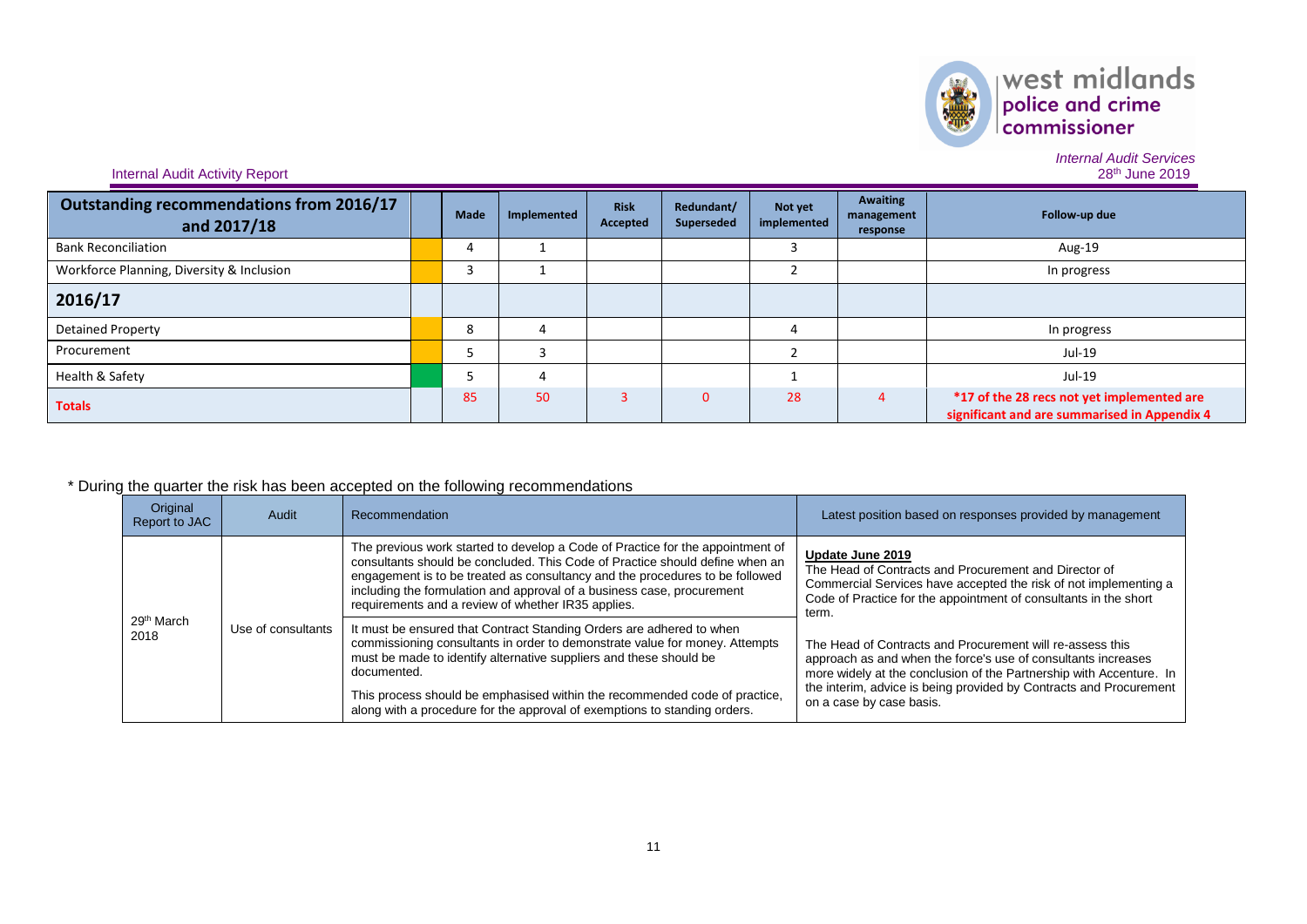

west midlands police and crime<br>commissioner

**Internal Audit Activity Report** 

*Internal Audit Services*

## **APPENDIX 4 – High/Medium Recommendations Outstanding after Follow-Up**

| Ref | <b>Original Report</b><br>to JAC | Audit                  | Recommendation                                                                                                                                                                                                                                                                                                                                                                                                                                                                                          | Action to be Taken to Implement<br>Recommendation                                                                                                                                                                                                                                                                                                                                                                                                                                                                                                                                      | Planned<br>Implementation<br><b>Date</b> | Latest position based on responses provided by management                                                                                                                                                                                                                                                                                                                                                                                                                                                                                                                                                                                                   |
|-----|----------------------------------|------------------------|---------------------------------------------------------------------------------------------------------------------------------------------------------------------------------------------------------------------------------------------------------------------------------------------------------------------------------------------------------------------------------------------------------------------------------------------------------------------------------------------------------|----------------------------------------------------------------------------------------------------------------------------------------------------------------------------------------------------------------------------------------------------------------------------------------------------------------------------------------------------------------------------------------------------------------------------------------------------------------------------------------------------------------------------------------------------------------------------------------|------------------------------------------|-------------------------------------------------------------------------------------------------------------------------------------------------------------------------------------------------------------------------------------------------------------------------------------------------------------------------------------------------------------------------------------------------------------------------------------------------------------------------------------------------------------------------------------------------------------------------------------------------------------------------------------------------------------|
|     | 30 March 2017                    | Procurement            | Increased monitoring of spend with<br>individual suppliers needs to be<br>undertaken to ensure that both standing<br>orders and legislative requirements<br>such as those required for European<br>Tendering are being complied with and<br>to identify if contracts arrangements<br>need to be introduced or pre-existing<br>arrangements amended.<br>The omission of contracts for Viglen Ltd<br>and CLSH Management should be<br>investigated and contracts established,<br>if not already in place. | Meaningful MI from the order system will be<br>able to be produced when Oracle Fusion is<br>launched however in the interim period value<br>and supplier information for non-cat orders will<br>be extracted from the system and analysed on<br>a quarterly basis to identify if contract<br>arrangements need to be<br>amended/implemented. Where this is identified<br>the detail will be fed into Contracts and<br>Procurement to complete the required<br>amendments or implement new contracts. This<br>will ensure that standing orders and legislative<br>requirements are met. | End Feb 17                               | Update as at March 2019:<br>Procurement now have reporting capabilities from Shared<br>Services to capture non-contracted spend, so this is<br>something we will begin to utilise and will help us to capture<br>non-compliant areas.<br><b>Internal Audit Comment</b><br>As this report has not yet been embedded into practice,<br>Internal Audit will request a further update in 3 months.                                                                                                                                                                                                                                                              |
| 2   | 29 March 2018                    | Contract<br>Management | Part of the contract management<br>process should include a review to<br>measure the achievement of benefits<br>and savings, where relevant.<br>A process for formally recording and<br>reviewing benefits arising from<br>contracts should be established.                                                                                                                                                                                                                                             | This work stream will be implemented as part<br>of the contract and supplier management<br>framework.                                                                                                                                                                                                                                                                                                                                                                                                                                                                                  |                                          | Update as at June 2019<br>Further work is still required as to how to bring the Savings<br>register, SPM benefits/efficiencies and social value all<br>together                                                                                                                                                                                                                                                                                                                                                                                                                                                                                             |
| 3   | 29 March 2018                    | Contract<br>Management | Formal monitoring of spend against<br>individual contracts should be<br>introduced to aid contract managers<br>when reviewing contracts and to inform<br>future procurement exercises.                                                                                                                                                                                                                                                                                                                  | For contracts that are not let on a fixed price<br>basis, reviewing the actual spend compared<br>with the anticipated is of benefit and will<br>ensure that the appropriate routes to market<br>are utilised for renewals (as well as securing<br>best value during the course of the contract).<br>As such, working with the Finance<br>Department, Procurement Advisors have been<br>tasked with conducting an annual review (as a<br>minimum) of the actual spend against each of<br>their contracts.                                                                               | Completed.                               | Update as at June 2019<br>All Contracts and Procurement staff have been given the<br>responsibility of reviewing the 'actual' spend against all of the<br>contracts they are responsible for compared with the<br>anticipated on an annual basis as a minimum. The<br>information (i.e. actual compared with indicative) is recorded<br>on the force Contracts Database, so fluctuations can be<br>easily monitored.<br>Despite establishing this revised approach, however,<br>reporting limitations from the new Oracle ERP solution is<br>making this challenging. As such, it is suggested that<br>progress against this recommendation continues to be |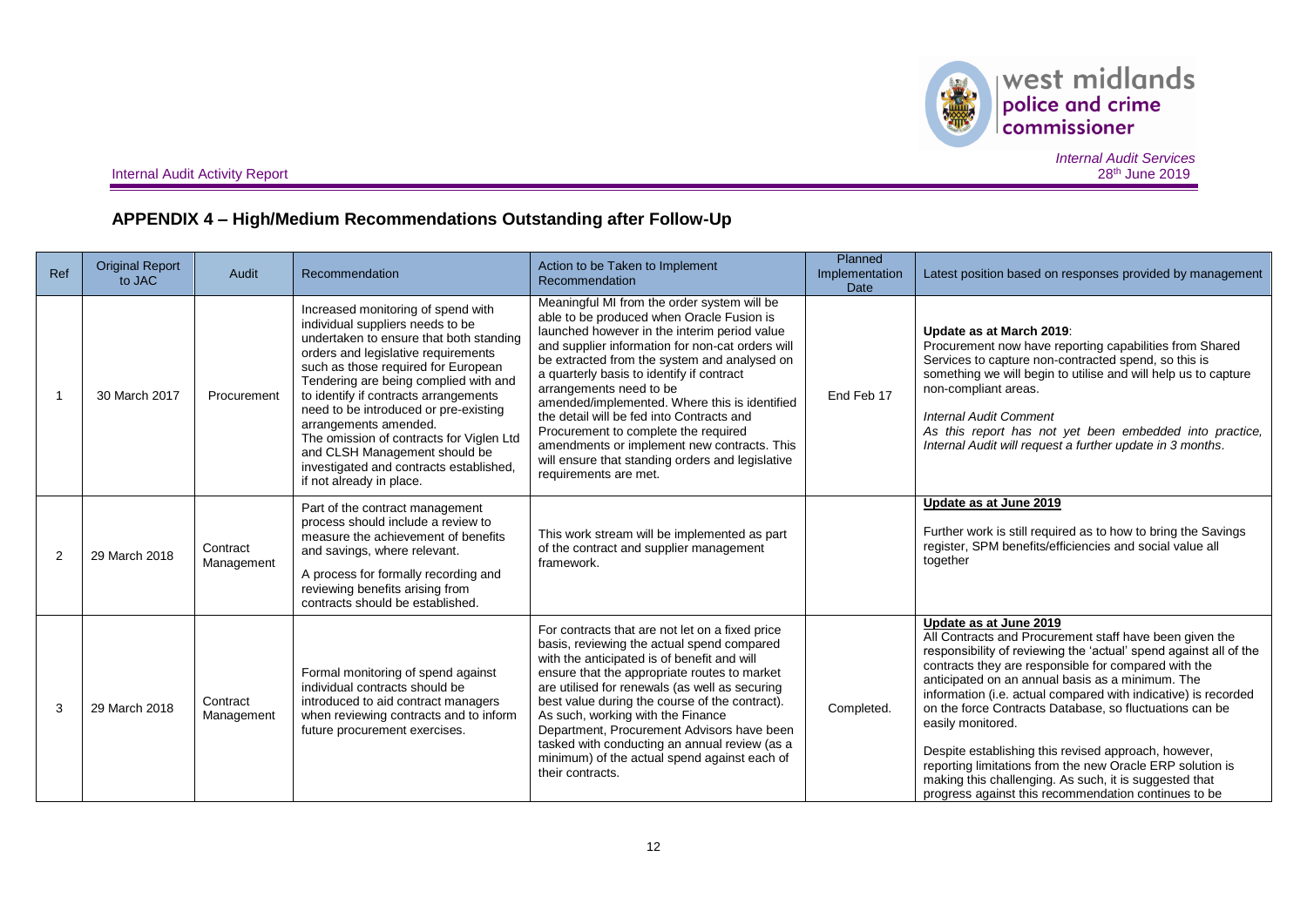

## *Internal Audit Services*

| Ref            | <b>Original Report</b><br>to JAC | Audit                  | Recommendation                                                                                                                                                                                                                                                                                                                                                                                                                                                                                                                                                                                                                                      | Action to be Taken to Implement<br>Recommendation                                                                                                                                                                                                                                                                                                             | Planned<br>Implementation<br>Date | Latest position based on responses provided by management                                                                                                                                                                                                                                                                                                                                                                                                                                                                                                                                                                                                                                                                                                                                                                                                             |
|----------------|----------------------------------|------------------------|-----------------------------------------------------------------------------------------------------------------------------------------------------------------------------------------------------------------------------------------------------------------------------------------------------------------------------------------------------------------------------------------------------------------------------------------------------------------------------------------------------------------------------------------------------------------------------------------------------------------------------------------------------|---------------------------------------------------------------------------------------------------------------------------------------------------------------------------------------------------------------------------------------------------------------------------------------------------------------------------------------------------------------|-----------------------------------|-----------------------------------------------------------------------------------------------------------------------------------------------------------------------------------------------------------------------------------------------------------------------------------------------------------------------------------------------------------------------------------------------------------------------------------------------------------------------------------------------------------------------------------------------------------------------------------------------------------------------------------------------------------------------------------------------------------------------------------------------------------------------------------------------------------------------------------------------------------------------|
|                |                                  |                        |                                                                                                                                                                                                                                                                                                                                                                                                                                                                                                                                                                                                                                                     |                                                                                                                                                                                                                                                                                                                                                               |                                   | monitored until such time that the Oracle solution is able to<br>provide accessible, accurate data in this regard.<br>Follow-up due Sept 2019                                                                                                                                                                                                                                                                                                                                                                                                                                                                                                                                                                                                                                                                                                                         |
| $\overline{4}$ | <b>March 2018</b>                | Body Worn<br>Video     | To improve performance arrangements<br>around BWV:<br>- Evidence.com system reports<br>should be reviewed and, if any are<br>deemed appropriate, an agreement<br>made as to which reports would be<br>beneficial to assess usage of BWV.<br>- Additionally, a mechanism for<br>seeking feedback from Investigators<br>on the quality of footage, and any<br>concerns over the misuse or lack of<br>use of BWV for cases they have<br>investigated should also be agreed<br>with the Investigations teams.<br>- Analysis of performance reports and<br>feedback from Investigators should<br>be used to inform additional training<br>and awareness. | This will be addressed as Business as Usual<br>(BAU) within the BWV Governance Group.                                                                                                                                                                                                                                                                         | February 2019                     | Update as at 1/04/2019<br>BAU governance will now be delivered through C Supt<br>Denley, supported by Insp Barley and the as yet to be<br>appointed member of the Risk and Organisational Learning<br>Team (recruitment ongoing).<br>Benefits realisation can now be effectively tracked through<br>use of ICIS markers to track criminal justice outcomes and<br>also the overall levels of complaint.<br>The original intention to develop reporting through<br>Evidence.com is now superseded by WMP's intention to<br>present such data through use of Qlik and Business Insight.<br>The dashboards to be prioritised for Business Insight are yet<br>to be confirmed, but a bid has been submitted for one<br>concerning officer behaviour which would allow BWV to be<br>visualised alongside other behavioural datasets.<br>A further follow-up is in progress |
| 5              | 15 September<br>2016             | Detained<br>Property   | The Force must ensure that officers<br>manage their property effectively by<br>responding promptly to all property<br>reminders, including booked out<br>reminders                                                                                                                                                                                                                                                                                                                                                                                                                                                                                  | Additional Detained Property guidance and<br>FAQs detailing officers/staff responsibilities will<br>be developed and uploaded to dedicated<br>pages on the Force intranet as a reference<br>point for all officers and staff.<br>A training item referencing the above site will<br>be included in Team Talk and Local Command<br>Teams will be engaged with. | Sept 2016                         | The new policy and processes have not yet been agreed, the<br>timescale for the project is to have the new processes in<br>place by early next year, at least in a pilot phase and for the<br>redesigned processes to be BAU during the course of 2018-<br>19.<br>Update as at Sept 18<br>Reminder to be sent out to remind officers of this.<br>Follow up in progress                                                                                                                                                                                                                                                                                                                                                                                                                                                                                                |
| 6              | 28 September<br>2017             | Civil<br>Contingencies | Emergency plans should be exercised<br>to ensure that officers and staff are fully<br>prepared to respond to incidents. As<br>testing is currently restricted due to<br>current resource levels, senior<br>management should fully assess the                                                                                                                                                                                                                                                                                                                                                                                                       | A process map for requests to test and<br>exercise is currently being developed by the<br>Emergency Planning Team which will be<br>presented to the Executive Team for<br>consideration and sign off. Once this has been<br>approved, it will be shared within all                                                                                            | 01/11/17                          | Update as at January 2019<br>Training and Exercising continues to be undertaken at each<br>level and across a vast variety of strategic, tactical and<br>operational areas and has been so over the last 18 months<br>and beyond.                                                                                                                                                                                                                                                                                                                                                                                                                                                                                                                                                                                                                                     |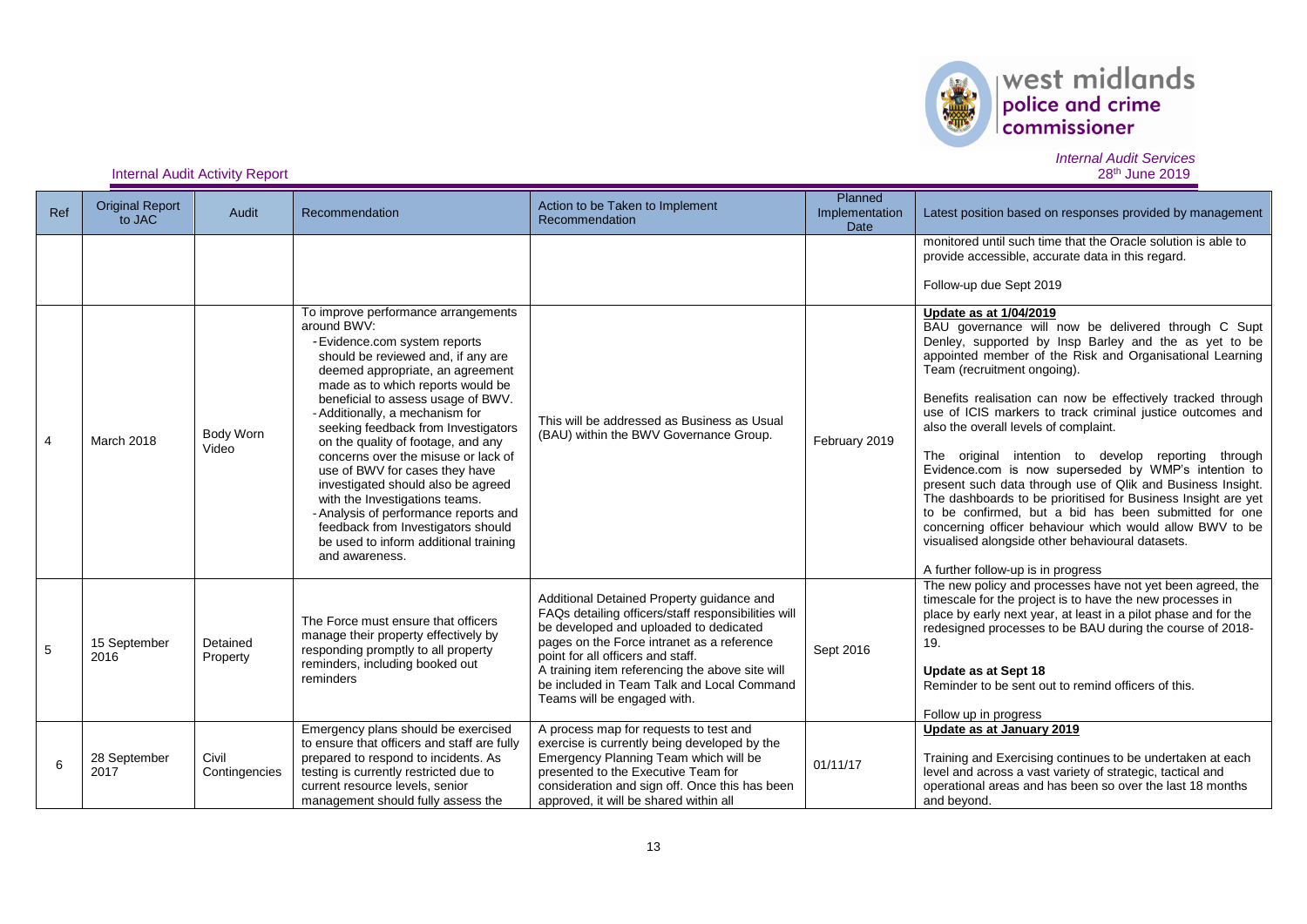

## *Internal Audit Services*

| Ref | <b>Original Report</b><br>to JAC | Audit | Recommendation                                                                                 | Action to be Taken to Implement<br>Recommendation                                                                                                                                                                                                                                                            | Planned<br>Implementation<br>Date | Latest position based on responses provided by management                                                                                                                                                                                                                                                                                                                                                                                                                                                                                                                                                                                                                                                                                                                                                                                                                                                                                                                                                                                                                                                                                                                                                                                                                                                                                                                                                                                                                                                                                                                                                                                                                                                                                                                                                                                                                                                                                                                                                                                                      |
|-----|----------------------------------|-------|------------------------------------------------------------------------------------------------|--------------------------------------------------------------------------------------------------------------------------------------------------------------------------------------------------------------------------------------------------------------------------------------------------------------|-----------------------------------|----------------------------------------------------------------------------------------------------------------------------------------------------------------------------------------------------------------------------------------------------------------------------------------------------------------------------------------------------------------------------------------------------------------------------------------------------------------------------------------------------------------------------------------------------------------------------------------------------------------------------------------------------------------------------------------------------------------------------------------------------------------------------------------------------------------------------------------------------------------------------------------------------------------------------------------------------------------------------------------------------------------------------------------------------------------------------------------------------------------------------------------------------------------------------------------------------------------------------------------------------------------------------------------------------------------------------------------------------------------------------------------------------------------------------------------------------------------------------------------------------------------------------------------------------------------------------------------------------------------------------------------------------------------------------------------------------------------------------------------------------------------------------------------------------------------------------------------------------------------------------------------------------------------------------------------------------------------------------------------------------------------------------------------------------------------|
|     |                                  |       | risks of not exercising plans using a<br>variety of methods, and agree<br>appropriate actions. | departments of WMP and also with partners<br>via the LRF Testing and Exercise Sub Group.<br>This will ensure a co-ordinated approach to<br>testing and exercise and will robustly consider<br>both national threat and internal need when<br>consideration is given to our testing and<br>exercise activity. |                                   | The issue is the volume of T&E desired now, in light of the<br>many incidents and events across the country and world,<br>mean that this outstrips the available resources given BAU<br>demand (across all areas of policing and not just T&E) as a<br>result the approach is as follows:'<br><b>Training for Emergency readiness</b><br>The Resilience Unit are imminently pushing through a 2<br>tiered training programme (foundation and Intermediate).<br>This will bring the organisational knowledge and confidence<br>of Civil Contingencies to a higher level in line with this<br>recommendation. There is further scope to see what training<br>provision for the LRF will provide as funding has just been<br>acquired from EU Exit funding.<br><b>Exercise Activity Capture</b><br>This month the Force released the "WMP Improvement Plan"<br>which see's Testing and Exercising a force priority for all<br>force departments which Operations will coordinate. We<br>anticipate a culture change for increased exercising activity<br>over the next 12 months across the force.<br>Operations will link more directly between NPUs and<br>Departments (action agreed at 6 <sup>th</sup> February Resilience Board<br>meeting) for supporting and encouraging exercising activity.<br>This will be monitored via a T&E sub group to the Resilience<br>Board will be chaired by Head of Resilience and report to<br>Resilience Board.<br>Currently, there is a review of what is to be 'chosen' to<br>exercise from the Resilience Unit area of responsibilities<br>based on various rationales. This makes use of the available<br>resources to focus on areas which require greater energy of<br>preparedness. This is to be signed off in Operations and<br>Force Resilience Board in quarter 2 of 2019. This will cover a<br>3 year period with breakdown of NPUs and Department for<br>performance review.<br>There will be an audit trail and risk register created by the<br>Resilience Unit in support exercising decision. This will be |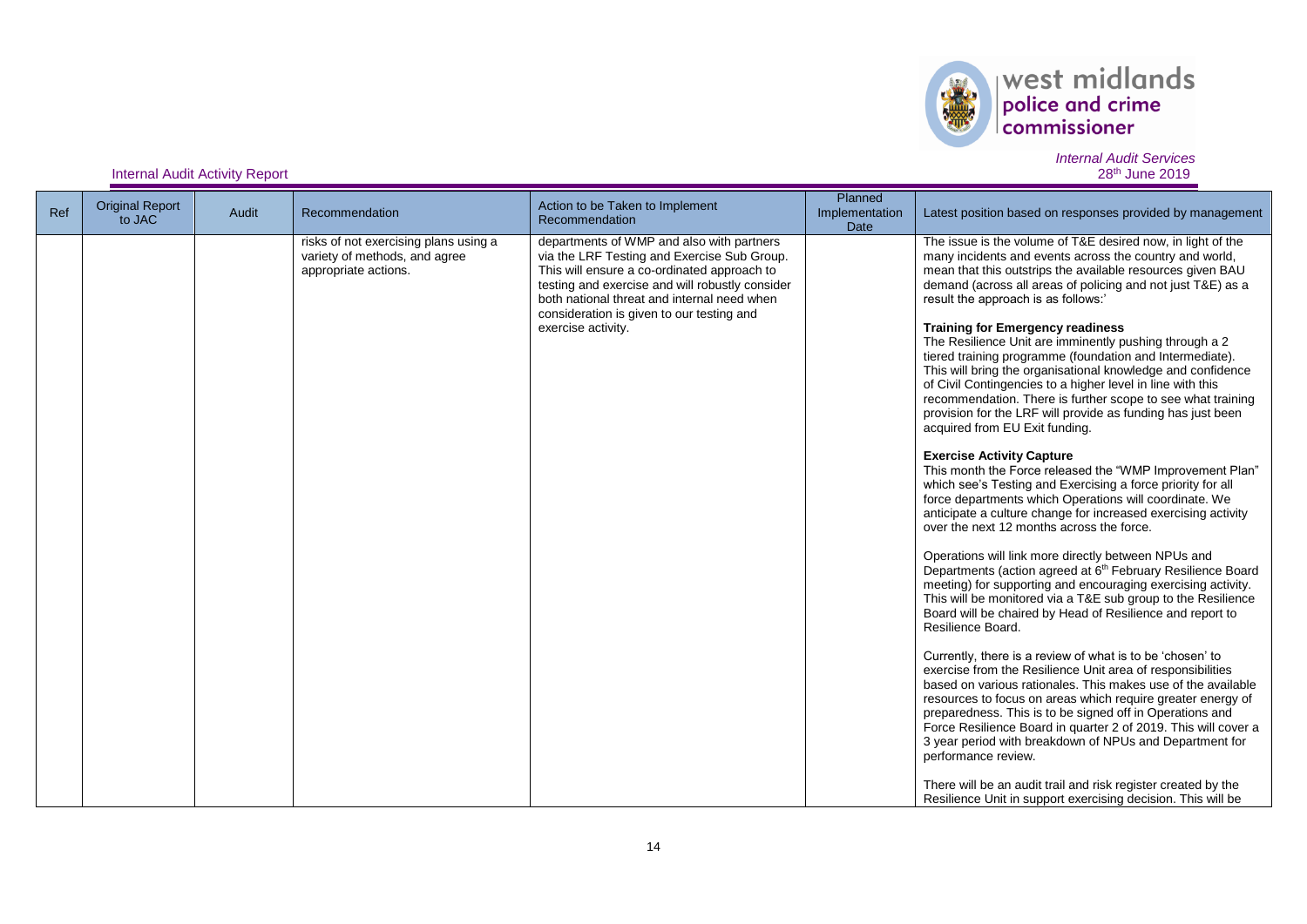

## *Internal Audit Services*

| Ref            | <b>Original Report</b><br>to JAC | Audit                                | Recommendation                                                                                                                                                                                                                                                                                                                                                                                                                                                                                                                                                                                                                                                                                | Action to be Taken to Implement<br>Recommendation                                                                                                                                                                | Planned<br>Implementation<br>Date      | Latest position based on responses provided by management                                                                                                                                                                                                                                                                                                                                                                                                                                                                                                                                                                                                                                                                                                                                                                                                                                                                                                                                                                                                                                                                                                      |
|----------------|----------------------------------|--------------------------------------|-----------------------------------------------------------------------------------------------------------------------------------------------------------------------------------------------------------------------------------------------------------------------------------------------------------------------------------------------------------------------------------------------------------------------------------------------------------------------------------------------------------------------------------------------------------------------------------------------------------------------------------------------------------------------------------------------|------------------------------------------------------------------------------------------------------------------------------------------------------------------------------------------------------------------|----------------------------------------|----------------------------------------------------------------------------------------------------------------------------------------------------------------------------------------------------------------------------------------------------------------------------------------------------------------------------------------------------------------------------------------------------------------------------------------------------------------------------------------------------------------------------------------------------------------------------------------------------------------------------------------------------------------------------------------------------------------------------------------------------------------------------------------------------------------------------------------------------------------------------------------------------------------------------------------------------------------------------------------------------------------------------------------------------------------------------------------------------------------------------------------------------------------|
|                |                                  |                                      |                                                                                                                                                                                                                                                                                                                                                                                                                                                                                                                                                                                                                                                                                               |                                                                                                                                                                                                                  |                                        | continually reviewed such as when the National Risk<br>Assessment has been released which shall influence the<br>content of the Exercise Calendar.<br><b>Organisational Learning</b><br>The Organisational Learning process is being reviewed via<br>Resilience Board. The Resilience Unit relies heavily on this<br>strand of work by our colleagues in Organisation Learning<br>and Risk to support our continued professional upkeep of our<br>staff, processes and planning.<br>OL and R team have been asked to review this process and<br>report into Resilience Board which was agenda on 10 <sup>th</sup> April<br>2019 Resilience Board meeting. Whilst we wait for a better<br>force process of Organisational Learning, the Resilience Unit<br>have a local recording method of learning from Exercises and<br>Incidents which feeds back into planning procedures. Also we<br>horizon scan into national learning via Joint Organisational<br>Learning (JOL) Platform e.g. there has been a review of<br>interoperability channels across all forces nationally due to<br>exercise learning (email into JOL SPOC as of 15 <sup>th</sup> May 2019). |
| $\overline{7}$ | 29 <sup>th</sup> March 18        | Information<br>Sharing<br>Agreements | To ensure Information Sharing<br>Agreements (ISA) remain up to date:<br>• An overall status report on ISAs<br>should be compiled and details of<br>outstanding ISAs should be<br>escalated to Chief Superintendent<br>and Assistant Director levels or<br>above to inform them of outstanding<br>ISA's within their business areas,<br>where the ISA owners have not<br>been located or multiple reminders<br>have been issued.<br>• All ISA owners should be reminded to<br>ensure that as well as reviewing<br>ISAs annually, they update ISAs<br>promptly after any changes occur to<br>the type, methodology or frequency<br>of information being shared as set<br>out in the agreed ISA. | Recommendation Accepted<br>Grading was reviewed this time last year, and<br>checked with Operations & CAM Demand<br>Champions. Formal definitions of categories<br>will be produced in order to provide clarity. | Already<br>established, but<br>ongoing | Update received from Assistant Director information<br><b>Management March 2019</b><br>Progress has been slower than anticipated due to other<br>priorities. There is a lot of work ongoing in terms of GDPR<br>and establishing new ISAs. Plans are also in place to recruit<br>an additional person, so it is anticipated progress will improve<br>in this area.<br>Internal audit comment<br>Due to the limited progress a further update will be sought in<br>three months-time.                                                                                                                                                                                                                                                                                                                                                                                                                                                                                                                                                                                                                                                                           |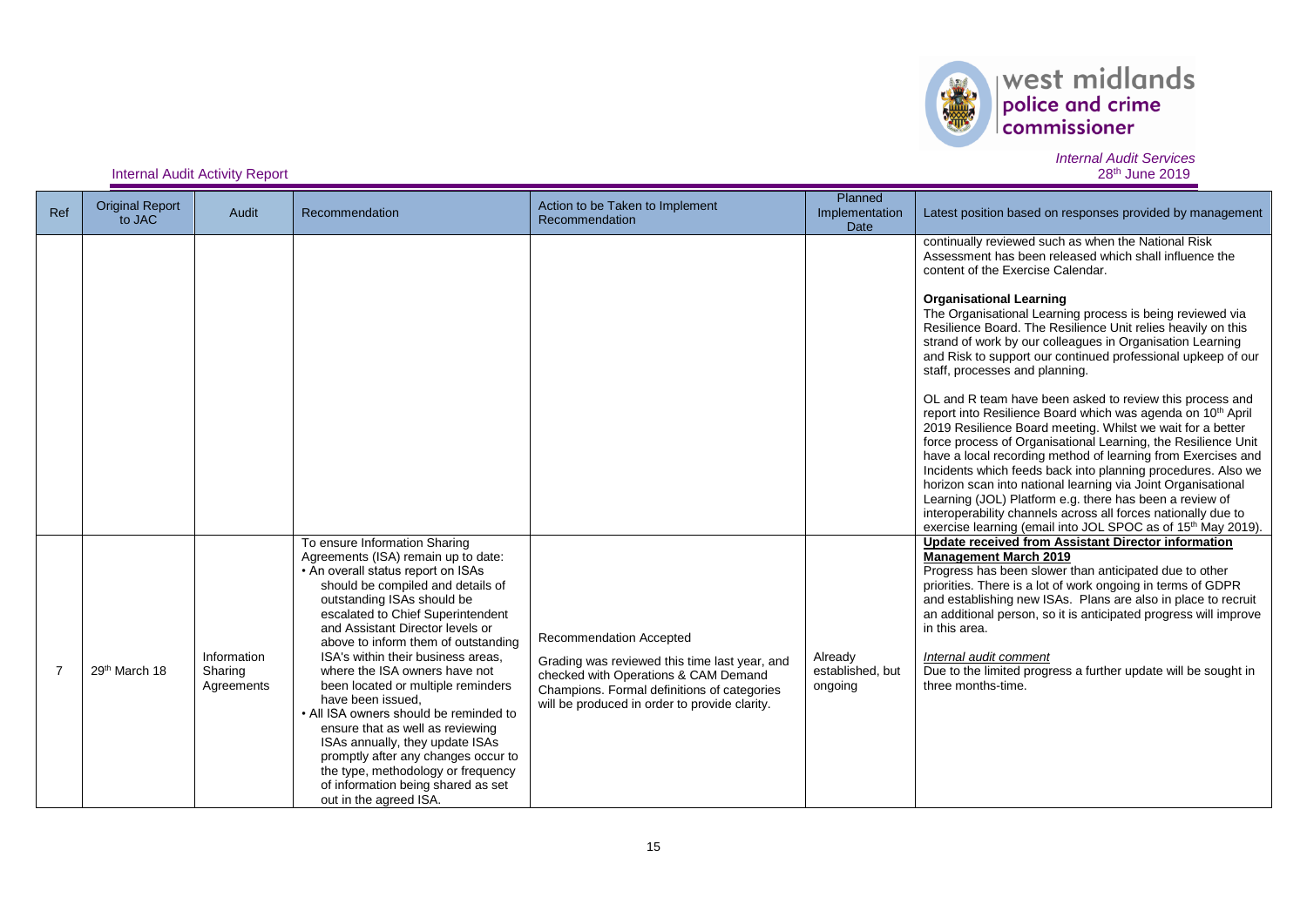

## *Internal Audit Services*

| Ref | <b>Original Report</b><br>to JAC | Audit    | Recommendation                                                                                                                                                                                                                                                                                                                                                                                                                                                                                                             | Action to be Taken to Implement<br>Recommendation                                                                                                                          | Planned<br>Implementation<br>Date | Latest position based on responses provided by management                                                                                                                                                                                                                                                                                                                                                                                                                                                                                                                                                                                                                                                                                                                                                                                                                                                                                                                                                                                                                                                                                                                                                                                                                                                                                                                                                                                                                                                                                                                                                                                                                                                                                             |
|-----|----------------------------------|----------|----------------------------------------------------------------------------------------------------------------------------------------------------------------------------------------------------------------------------------------------------------------------------------------------------------------------------------------------------------------------------------------------------------------------------------------------------------------------------------------------------------------------------|----------------------------------------------------------------------------------------------------------------------------------------------------------------------------|-----------------------------------|-------------------------------------------------------------------------------------------------------------------------------------------------------------------------------------------------------------------------------------------------------------------------------------------------------------------------------------------------------------------------------------------------------------------------------------------------------------------------------------------------------------------------------------------------------------------------------------------------------------------------------------------------------------------------------------------------------------------------------------------------------------------------------------------------------------------------------------------------------------------------------------------------------------------------------------------------------------------------------------------------------------------------------------------------------------------------------------------------------------------------------------------------------------------------------------------------------------------------------------------------------------------------------------------------------------------------------------------------------------------------------------------------------------------------------------------------------------------------------------------------------------------------------------------------------------------------------------------------------------------------------------------------------------------------------------------------------------------------------------------------------|
| 8   | November 17                      | Overtime | To improve overtime processing<br>arrangements within Force Contact:<br>validation checks should be<br>introduced to ensure that overtime<br>processing is accurate and that all<br>lines have been included on the<br>master spreadsheet uploaded to<br>payroll.<br>an approved signatory list should be<br>implemented and a check<br>undertaken of authorising signatures<br>to ensure they are valid; and<br>a control record be introduced to<br>ensure all teams overtime cards<br>have been received and processed. | Agreed we will work with FC to put this in<br>place                                                                                                                        | 31 <sup>st</sup> Jan 2018         | <b>Response from Assistant Director People and</b><br><b>Organisation Development</b><br>Due to the amount of data that Force Contact hold regarding<br>when the employee is logged on and when they are not this<br>can be achieved from the data they hold. All staff authorising<br>overtime in Force Contact have been briefed. The RMPT are<br>aware of what signatures are authorised to sign for overtime -<br>as they are only processing for Force Contact. A control has<br>been put in place to ensure that all overtime cards have been<br>processed.<br><b>Internal Audit Comment</b><br>An approved signatory list has not been implemented,<br>however, Force Contact has advised that the overtime sheets<br>have to be signed off ideally by the individual's relevant<br>supervisor, but in some instances it will be authorised by<br>another supervisor within Contact. They also state that<br>nothing will be processed without the appropriate authority.<br>The Assistant Director POD has confirmed he is comfortable<br>with this arrangement. The fact that it goes to RMPT means<br>it gets a second check before arriving within Shared Services.<br>Assurance has been given from the Force Contact's<br>Resourcing and Performance Manager that the original<br>overtime cards are sent in for each area of Force Contact the<br>details of which are then inputted. A member of Force<br>Contact ensures that all the data is correct on the<br>spreadsheet prior to it being forwarded onto Payroll. The<br>Assistant Director POD has confirmed that this check is in<br>place however it cannot be evidenced.<br>Internal Audit consider this recommendation as partially<br>implemented.<br>Follow up in progress |
| 9   | 28 <sup>th</sup> June 2018       | Cadets   | There should be a formal process for<br>review and approval of Cadet Scheme<br>policies and all policies should be                                                                                                                                                                                                                                                                                                                                                                                                         | Cadet scheme policies going forward will go<br>through the Policy team and ultimately be<br>approved by the Citizens in Policing Board.<br>They will be reviewed annually. | Ongoing                           | Update as at February 2019<br>All Policies will be reviewed in the first instance by the CiP<br>team. They will then be circulated to employee relations for<br>signoff by the Cadets subgroup.                                                                                                                                                                                                                                                                                                                                                                                                                                                                                                                                                                                                                                                                                                                                                                                                                                                                                                                                                                                                                                                                                                                                                                                                                                                                                                                                                                                                                                                                                                                                                       |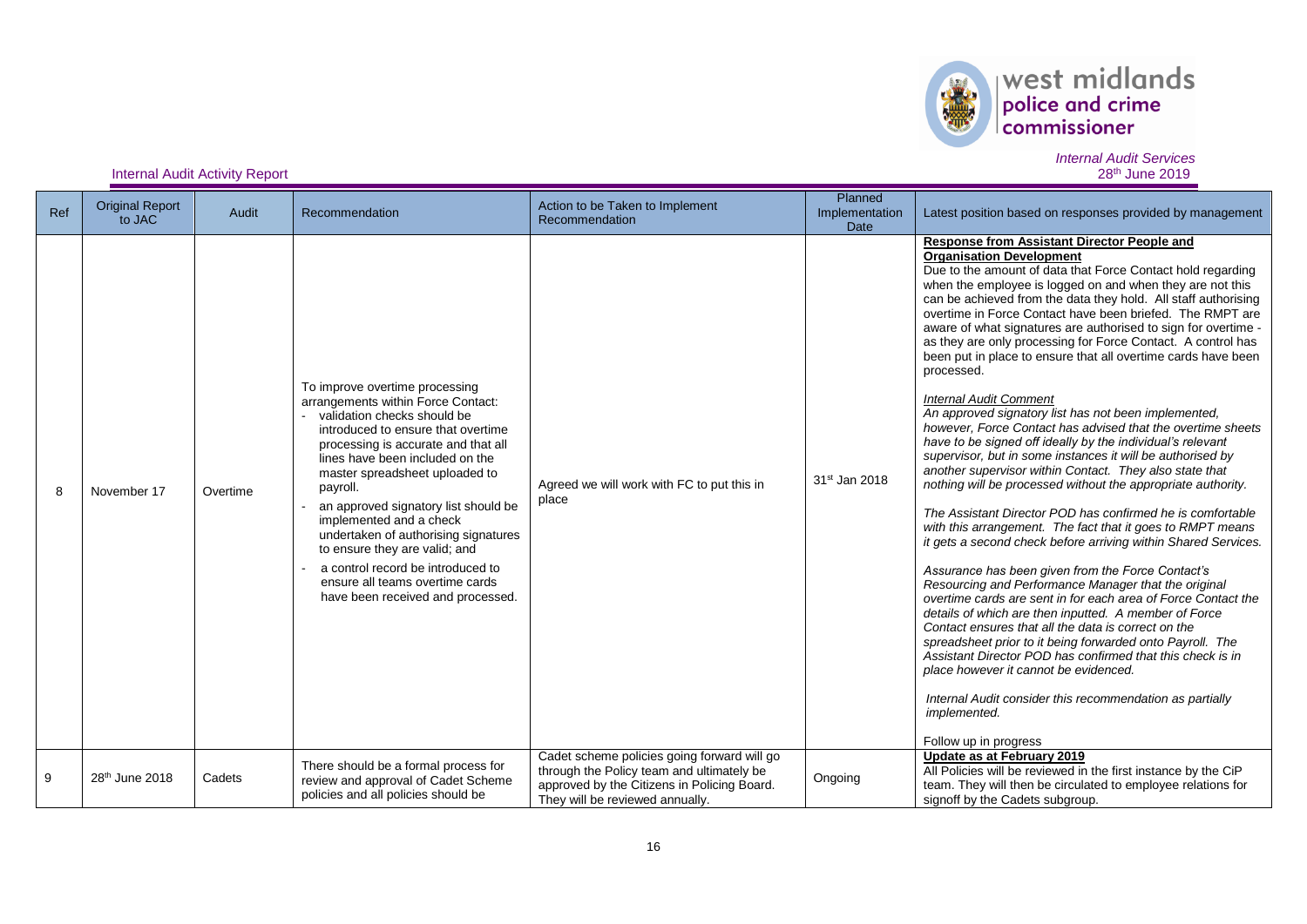

# $\begin{array}{|l|} \hline \textbf{west midlands} \\ \hline \textbf{policy and crime} \\ \textbf{commissioner} \end{array}$

*Internal Audit Services*

| Ref | <b>Original Report</b><br>to JAC | <b>Audit</b>           | Recommendation                                                                                                                                                                                                                                                                                                                           | Action to be Taken to Implement<br>Recommendation                                                                                                                                                                                                                                                                                                                                                                                                                            | Planned<br>Implementation<br><b>Date</b> | Latest position based on responses provided by management                                                                                                                                                                                                                                                                                                                                                                                                                                                                                                                                                                                                                                                                                                                                                                                                                                                      |
|-----|----------------------------------|------------------------|------------------------------------------------------------------------------------------------------------------------------------------------------------------------------------------------------------------------------------------------------------------------------------------------------------------------------------------|------------------------------------------------------------------------------------------------------------------------------------------------------------------------------------------------------------------------------------------------------------------------------------------------------------------------------------------------------------------------------------------------------------------------------------------------------------------------------|------------------------------------------|----------------------------------------------------------------------------------------------------------------------------------------------------------------------------------------------------------------------------------------------------------------------------------------------------------------------------------------------------------------------------------------------------------------------------------------------------------------------------------------------------------------------------------------------------------------------------------------------------------------------------------------------------------------------------------------------------------------------------------------------------------------------------------------------------------------------------------------------------------------------------------------------------------------|
|     |                                  |                        | assessed for equalities impact.<br>All policies should also have a set<br>review date to ensure that they remain<br>fit for purpose.                                                                                                                                                                                                     |                                                                                                                                                                                                                                                                                                                                                                                                                                                                              |                                          | Additionally we will consult the VPC to ensure our policies<br>remain in line with best practice.<br>All policies and appropriate documentation will be added to<br>the Cadet subgroup action log and risk register as standing<br>items.                                                                                                                                                                                                                                                                                                                                                                                                                                                                                                                                                                                                                                                                      |
| 10  | 28 <sup>th</sup> June 2018       | Bank<br>reconciliation | The completion of bank reconciliations<br>must be undertaken promptly and on a<br>regular basis.<br>In order to assist in timely<br>reconciliations, management should<br>explore how the auto-matching<br>functionality within Fusion could be<br>amended to assist the reconciliation<br>process further and maximise<br>efficiencies. | The completion of bank and other<br>reconciliations will form part of a wider review<br>of Accountancy processes and the monitoring<br>of completion and sign off of reconciliations.<br>This will form part of the Departmental delivery<br>plan and will be introduced by the end of June<br>2018. The use of the new system will begin<br>from April 2018 as I need to ensure we have<br>assurance that the Fusion system is producing<br>the reconciliation as expected. | 30th April 2019                          | Update as at May 2019<br>The implementation of the Cash Manager Module has proved<br>more complicated than we anticipated principally due to 2<br>factors:<br>Dealing with incomplete legacy data<br>a)<br>Having to change the methodology used for reconciling<br>b)<br>items through the Cash Manager module from the<br>original method which was open to errors.<br>We are now in a position where the balances have been<br>reconciled to 31/03/19 using Oracle Fusion.<br>The reconciliations for payables related transactions use auto<br>matching, and we have procedures in place to batch<br>reconcile other items. We will be examining going forward<br>how to improve the auto reconciliation procedure in this and<br>other areas.<br>We believe that the process of reconciling transactions on a<br>monthly basis should be relatively straightforward.<br>Further follow-up due August 2019 |
| 11  | 28 <sup>th</sup> June 2018       | Bank<br>reconciliation | It should be ensured that there is<br>evidence of management review to<br>verify the accuracy and completeness<br>of the bank reconciliation process,<br>along with evidence of Senior<br>Management overview of the<br>reconciliation.                                                                                                  | The Bank rec will be reviewed and signed off<br>by the Principal Accountant.                                                                                                                                                                                                                                                                                                                                                                                                 | Immediate                                | Update as at May 2019<br>The Senior Accountant has been working closely with the<br>Reconciliations Officer during the year with regard to the<br>bank reconciliation function. The Senior Accountant has<br>been reporting back to the Principal Accountant on a bi-<br>weekly basis as to progress on the reconciliations.<br>Although there has been no formal sign off during the year,<br>the Principal Accountant has reviewed and signed off the<br>bank reconciliation for the 31/03/19.                                                                                                                                                                                                                                                                                                                                                                                                               |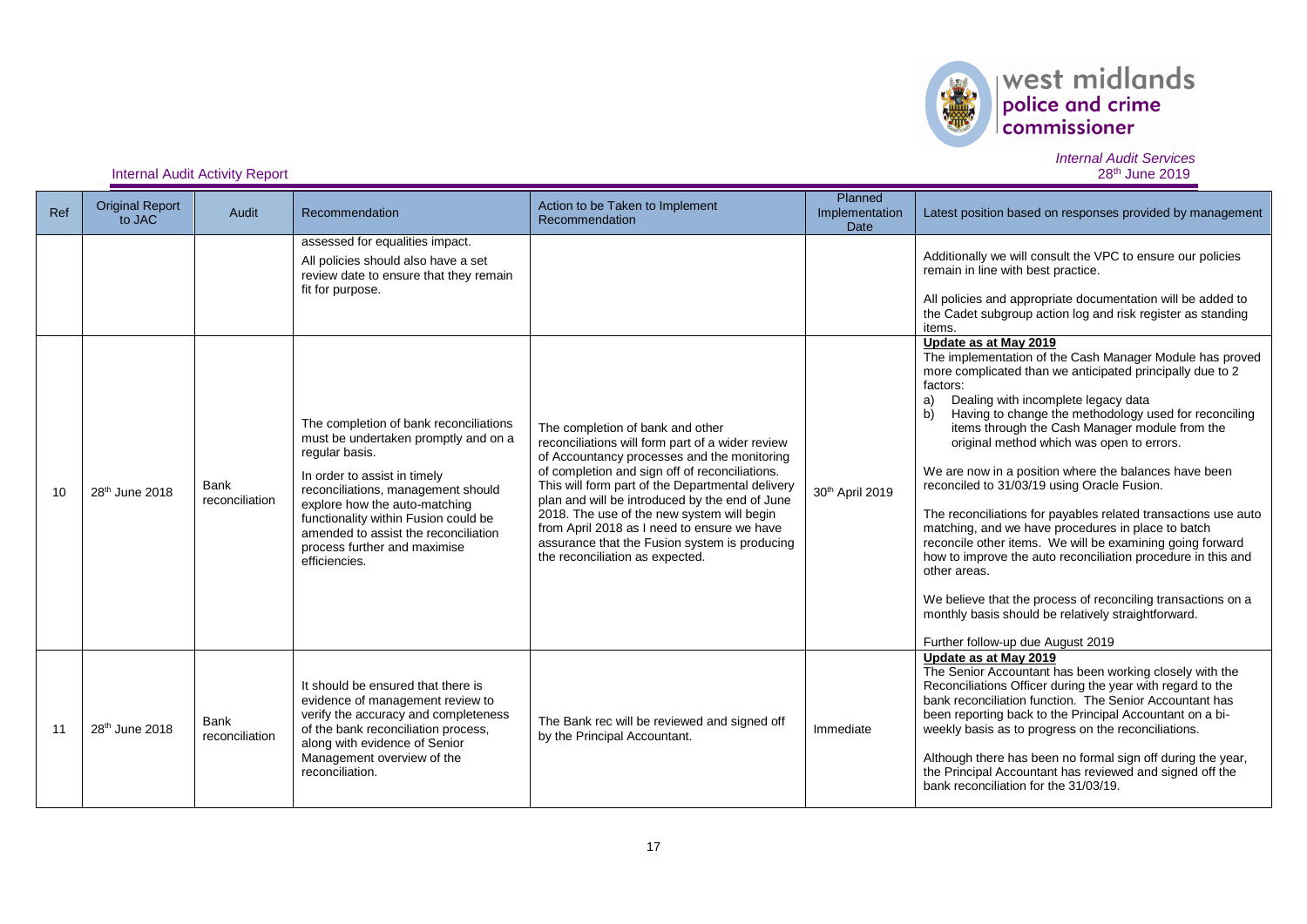

| Internal Audit Activity Report | 28 <sup>th</sup> June 2019 |
|--------------------------------|----------------------------|
|--------------------------------|----------------------------|

| Ref | <b>Original Report</b><br>to JAC | Audit                                                 | Recommendation                                                                                                                                                                                                                                                                                                                                                                                                                                                                                                       | Action to be Taken to Implement<br>Recommendation                                                                                                                                                                                                                                                                                                                                                                                                                                      | Planned<br>Implementation<br><b>Date</b> | Latest position based on responses provided by management                                                                                                                                                                                                                                                                                                                                                                                                                                                                                                                                                                      |
|-----|----------------------------------|-------------------------------------------------------|----------------------------------------------------------------------------------------------------------------------------------------------------------------------------------------------------------------------------------------------------------------------------------------------------------------------------------------------------------------------------------------------------------------------------------------------------------------------------------------------------------------------|----------------------------------------------------------------------------------------------------------------------------------------------------------------------------------------------------------------------------------------------------------------------------------------------------------------------------------------------------------------------------------------------------------------------------------------------------------------------------------------|------------------------------------------|--------------------------------------------------------------------------------------------------------------------------------------------------------------------------------------------------------------------------------------------------------------------------------------------------------------------------------------------------------------------------------------------------------------------------------------------------------------------------------------------------------------------------------------------------------------------------------------------------------------------------------|
|     |                                  |                                                       |                                                                                                                                                                                                                                                                                                                                                                                                                                                                                                                      |                                                                                                                                                                                                                                                                                                                                                                                                                                                                                        |                                          | Reconciliation will be produced, reviewed and signed off on a<br>regular monthly basis from May 2019.<br>Further follow-up due August 2019                                                                                                                                                                                                                                                                                                                                                                                                                                                                                     |
| 12  | 27th September<br>2018           | Public<br>Protection                                  | The domestic abuse training package<br>delivered to Force Contact should also<br>be delivered to Force Response to<br>promote and embed what should be<br>included in domestic abuse related<br>logs, including:<br>• Their responsibilities in regard to<br>confirming child presence and to<br>ensure the child is contacted and<br>recorded.<br>• The information required from officers<br>as part of updates including the duty<br>sergeant attending or supervising and<br>officer rationale for closing logs. | I will explore options around this. DA<br>Inspectors have provided local inputs. We are<br>also looking to engage the services of<br>Safelives to deliver the College of Policing DA<br>training. Money has been assigned for this.<br>Force Response will be the first cohort for this<br>training.<br>Officers are also provided with further input<br>from PPU supervision during the roll out of Op<br>Encompass, explaining what is required of<br>them around child information. | September 2018                           | Update as at June 2019<br>The Force remained committed to rolling out the SafeLives<br>DA Matters to all Response staff. The additional trainers<br>required have been identified and their training planned in.<br>The contract with SaveLives has now been signed and PPU<br>are arranging the training of our additional trainers. It is<br>intended to begin training in the autumn.<br>The issue of conflict with CONNECT training slots is still<br>under review.<br>There is a potential training conflict with some of the new IT<br>developments (CONNECT), which Response need to<br>complete which is under review. |
| 13  | 28 <sup>th</sup> June 2018       | Workforce<br>Demographics<br>Diversity &<br>Inclusion | To improve governance arrangements:<br>Terms of Reference should be<br>completed and finalised for all Board<br>and Working groups set up for<br>workforce planning and workforce<br>demographics.<br>Records of meetings should<br>document actions agreed and<br>confirmation that they have been<br>completed and followed up at<br>subsequent meetings.                                                                                                                                                          | Recommended action is accepted and is in the<br>process of being implemented.                                                                                                                                                                                                                                                                                                                                                                                                          | September 2018                           | Update as at January 2019<br>This is in progress still.<br>The Workforce and Resourcing Board has not met since the<br>audit.<br>The next meeting is scheduled for 9th January 2019.<br>Follow-up in progress                                                                                                                                                                                                                                                                                                                                                                                                                  |
| 14  | 28 <sup>th</sup> June 2018       | Workforce<br>Demographics<br>Diversity &<br>Inclusion | When the Talent Management<br>Framework has been developed and<br>skills and capabilities for posts are<br>mapped against those of the people in<br>those posts, skills gap analysis should<br>been completed to assess gaps<br>between available and required<br>resources. Plans and actions should                                                                                                                                                                                                                | Agree this recommendation. This is part of the<br>vision of how WMP will benefit from<br>implementing a talent mgmt. framework. This<br>project is in its early stages hence the target<br>date in 2019.                                                                                                                                                                                                                                                                               | August 2019                              | Update as at January 2019<br>This is still in progress.<br>The force's formal talent management approach has paused<br>while WMP conversations is being rolled out, however work is<br>progressing in relation to workforce planning roll out across<br>the force. The WFP approach has a three stage<br>methodology that looks at skills gaps, etc.                                                                                                                                                                                                                                                                           |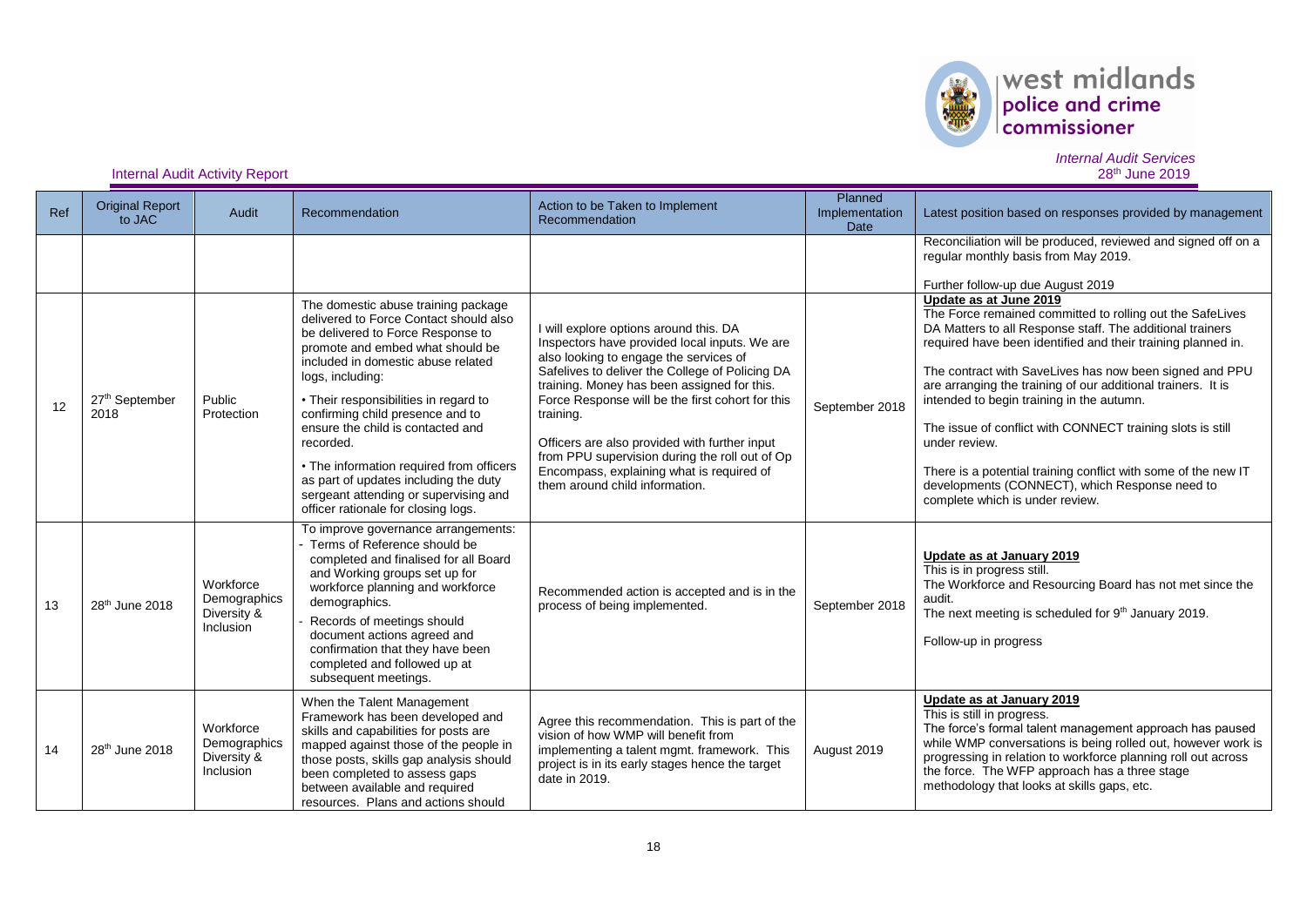

# $\begin{array}{|l|} \hline \textbf{west midlands} \\ \hline \textbf{policy and crime} \\ \textbf{commissioner} \end{array}$

**Internal Audit Activity Report** 

| Ref | <b>Original Report</b><br>to JAC | Audit                             | Recommendation                                                                                                                                                                                                                                                                                                                                                                  | Action to be Taken to Implement<br>Recommendation                                                                                                                                                                                                                                                                                                                                                                                                                                                                                                                                                                                                                                                                                                                                                                                                                                                                                                                                                                                                                                                                                                                                                                                                         | Planned<br>Implementation<br><b>Date</b> | Latest position based on responses provided by management                                                                                                                                                                                                                                                                                                                                                                                                                                                                                                                                                                                                                                                                                                                                                                                                                                                                                                                                                                                                                                                                                                                                                                                                                                                                                                                                                                                                                                                                                                                                                                                                                                                          |
|-----|----------------------------------|-----------------------------------|---------------------------------------------------------------------------------------------------------------------------------------------------------------------------------------------------------------------------------------------------------------------------------------------------------------------------------------------------------------------------------|-----------------------------------------------------------------------------------------------------------------------------------------------------------------------------------------------------------------------------------------------------------------------------------------------------------------------------------------------------------------------------------------------------------------------------------------------------------------------------------------------------------------------------------------------------------------------------------------------------------------------------------------------------------------------------------------------------------------------------------------------------------------------------------------------------------------------------------------------------------------------------------------------------------------------------------------------------------------------------------------------------------------------------------------------------------------------------------------------------------------------------------------------------------------------------------------------------------------------------------------------------------|------------------------------------------|--------------------------------------------------------------------------------------------------------------------------------------------------------------------------------------------------------------------------------------------------------------------------------------------------------------------------------------------------------------------------------------------------------------------------------------------------------------------------------------------------------------------------------------------------------------------------------------------------------------------------------------------------------------------------------------------------------------------------------------------------------------------------------------------------------------------------------------------------------------------------------------------------------------------------------------------------------------------------------------------------------------------------------------------------------------------------------------------------------------------------------------------------------------------------------------------------------------------------------------------------------------------------------------------------------------------------------------------------------------------------------------------------------------------------------------------------------------------------------------------------------------------------------------------------------------------------------------------------------------------------------------------------------------------------------------------------------------------|
|     |                                  |                                   | be agreed to help address these gaps<br>and help deliver the future workforce.<br>This should be monitored and reported<br>appropriately.                                                                                                                                                                                                                                       |                                                                                                                                                                                                                                                                                                                                                                                                                                                                                                                                                                                                                                                                                                                                                                                                                                                                                                                                                                                                                                                                                                                                                                                                                                                           |                                          | Follow-up in progress                                                                                                                                                                                                                                                                                                                                                                                                                                                                                                                                                                                                                                                                                                                                                                                                                                                                                                                                                                                                                                                                                                                                                                                                                                                                                                                                                                                                                                                                                                                                                                                                                                                                                              |
| 15  | 29th March 2018                  | <b>Victims Code</b><br>Compliance | Victims do not receive the information.<br>support and updates they are entitled to<br>within the specified timescales leaving<br>them vulnerable.<br>No performance monitoring of<br>compliance with the Victims Code is<br>undertaken per Department / NPU or<br>collectively for WMP therefore areas for<br>improvement are not identified and best<br>practices not shared. | • The CRIMES system is not available to<br>record the level of information and prompts<br>as suggested, and an investment to update<br>the IT is not in line with the Force Change<br>programme and future investment into the<br>Operational Policing Solution (Connect).<br>• Insp Gorman (Connect) has attended the<br>Victims Code Working group and is aware<br>of the issues identified that will be<br>considered as part of the solution design.<br>• The information detailing contact with the<br>victim, contact plans, significant dates etc.<br>is generally recorded in the CRIMES<br>Investigation log (thus making audit<br>difficult).<br>• This will be subject of future quality<br>assurance dip sampling by the Victims<br>Code Working group and will be included<br>as part of the CJ Scrutiny Panel<br>• Assistant Chief Constables (ACCs) hold<br>their departments to account through<br>Quarterly Performance Reviews (QPRs),<br>where performance is reviewed to identify<br>learning and opportunities to improve the<br>service provided to victims.<br>As part of periodic investigation dip<br>sampling, compliance with parts of the<br>Victims Code is measured.<br>Online reporting is fully Victims Code<br>compliant | Jan 2018                                 | Update as at January 2019<br>To improve recording of information relating to victims<br>$\bullet$<br>and Victims Code compliance, a drop down menu has<br>been incorporated into CRIME. This allow for more<br>simplistic updates that can be found in the investigation<br>log, which has been shown to Internal Audit.<br>A dip sample of Victims contact and code compliance<br>$\bullet$<br>has been conducted and will indicate any training or<br>development areas.<br>Initial findings demonstrate a good level of Victims Code<br>$\bullet$<br>compliance and service. Internal Audit were provided<br>with the dip sample results from October 2018 from<br>several Force CID Teams and Force Contact.<br>Insp Gorman and Sqt Kayani attend the Victims<br>$\bullet$<br>Champions Group and have devised a flow of<br>information that will be incorporated into the Connect<br>build.<br>An overview of CONNECT system and the Victims Code<br>$\bullet$<br>information to be recorded in CONNECT has been<br>provided to Internal Audit. An updated version of<br>CONNECT is planned to be released in February 2019<br>which will show further enhancements that have been<br>requested for Victims Code.<br>Online crime reporting is fully Victims Code compliant.<br>The Contact Centre Manager has confirmed that the<br>online reporting is set up in the same way as call<br>handling, the email is sent to the member of the public<br>and Force Contact also send the link to the Victims<br>Code. This ensures that the Victims Code has been<br>complied with at the same time the crime number is<br>provided. This is then added to the CRIMES portal to<br>show that it has taken place. |
| 16  | 29th March 2018                  | <b>Victims Code</b>               | The reasons why aspects of the Victims                                                                                                                                                                                                                                                                                                                                          | As above                                                                                                                                                                                                                                                                                                                                                                                                                                                                                                                                                                                                                                                                                                                                                                                                                                                                                                                                                                                                                                                                                                                                                                                                                                                  | Jan 2018                                 | Follow-up in progress<br>Update as at January 2019                                                                                                                                                                                                                                                                                                                                                                                                                                                                                                                                                                                                                                                                                                                                                                                                                                                                                                                                                                                                                                                                                                                                                                                                                                                                                                                                                                                                                                                                                                                                                                                                                                                                 |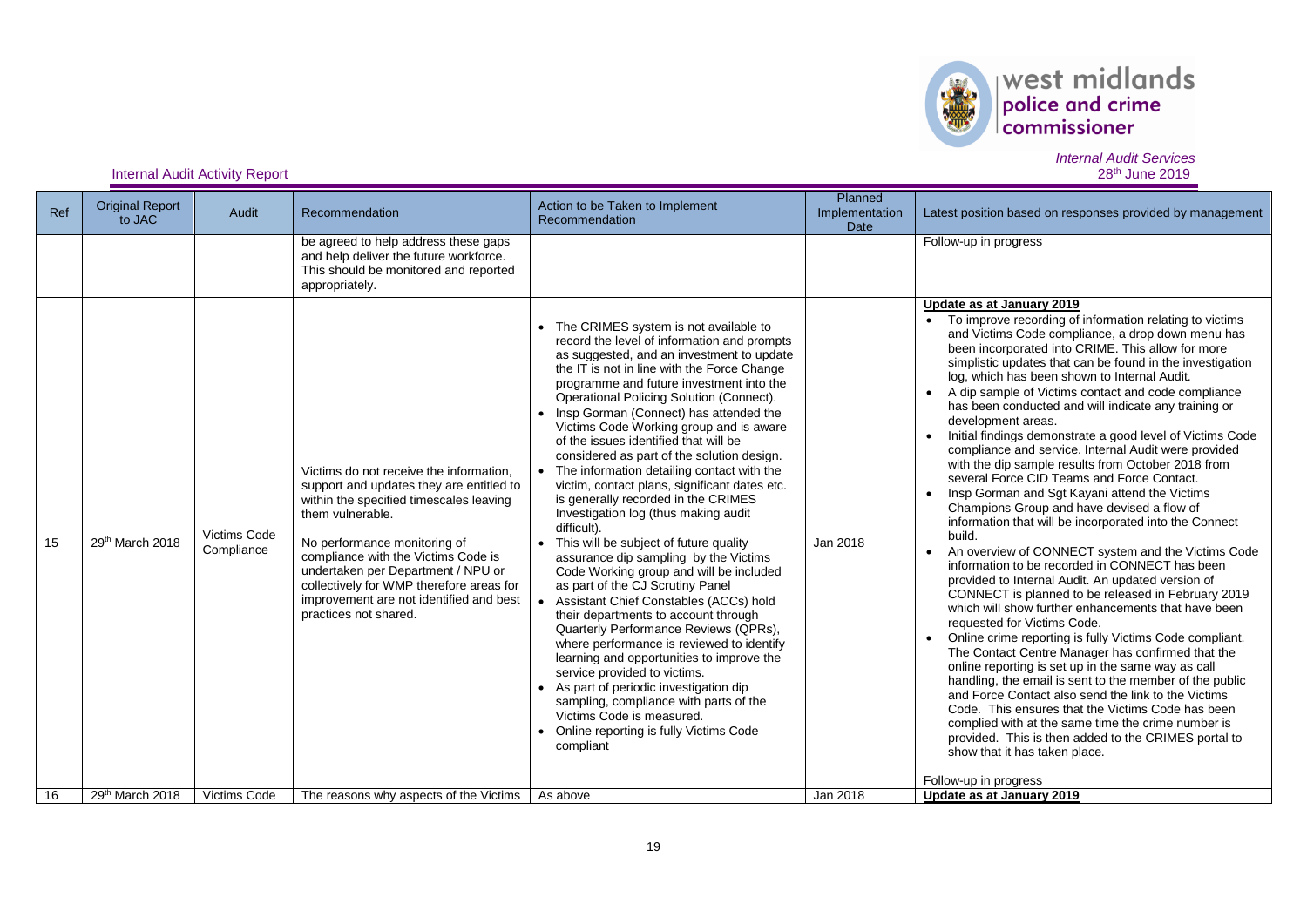

| Ref | <b>Original Report</b><br>to JAC | Audit                             | Recommendation                                                                                                                                                                                                                                                                                                                                                                                                                                        | Action to be Taken to Implement<br>Recommendation                                                                                                                                                                                                                                                                                                                                                                                                                                                                                                                                                                                                                                                                                                                                                                                                                                                                                                                                    | Planned<br>Implementation<br>Date | Latest position based on responses provided by management                                                                                                                                                                                                                                                                                                                                                                                                                                                                                                                                                                                                                                                                                                                                                                                                                                                                                                                                                                                                                                                                                                                                                   |
|-----|----------------------------------|-----------------------------------|-------------------------------------------------------------------------------------------------------------------------------------------------------------------------------------------------------------------------------------------------------------------------------------------------------------------------------------------------------------------------------------------------------------------------------------------------------|--------------------------------------------------------------------------------------------------------------------------------------------------------------------------------------------------------------------------------------------------------------------------------------------------------------------------------------------------------------------------------------------------------------------------------------------------------------------------------------------------------------------------------------------------------------------------------------------------------------------------------------------------------------------------------------------------------------------------------------------------------------------------------------------------------------------------------------------------------------------------------------------------------------------------------------------------------------------------------------|-----------------------------------|-------------------------------------------------------------------------------------------------------------------------------------------------------------------------------------------------------------------------------------------------------------------------------------------------------------------------------------------------------------------------------------------------------------------------------------------------------------------------------------------------------------------------------------------------------------------------------------------------------------------------------------------------------------------------------------------------------------------------------------------------------------------------------------------------------------------------------------------------------------------------------------------------------------------------------------------------------------------------------------------------------------------------------------------------------------------------------------------------------------------------------------------------------------------------------------------------------------|
|     |                                  | Compliance                        | Code were not delivered, including the<br>leaflet/on-line guidance not provided,<br>contact plan not agreed, victim personal<br>or business impact statements not<br>explained, should be prescriptive and<br>not free text to enable reasons to be<br>analysed and reviewed. This will help<br>identify areas where compliance can be<br>enhanced.                                                                                                   |                                                                                                                                                                                                                                                                                                                                                                                                                                                                                                                                                                                                                                                                                                                                                                                                                                                                                                                                                                                      |                                   | • Cost prohibitive<br>To improve recording of information relating to victims<br>and Victims Code compliance, a drop down menu has<br>been incorporated into CRIME. This allows for more<br>simplistic updates that can be found in the investigation<br>log which has been shown to Internal Audit.<br>• The information detailing contact with the victim, contact<br>plans, significant dates etc. is generally recorded in the<br><b>CRIMES</b> Investigation log<br>Internal Audit were provided an overview of the current<br>CONNECT system and the Victims Code information<br>that is to be recorded. This includes when victim contact<br>plans have not yet been agreed and also states it must<br>be updated within 5 days.<br>Follow-up in progress                                                                                                                                                                                                                                                                                                                                                                                                                                            |
| 17  | 29th March 2018                  | <b>Victims Code</b><br>Compliance | The Crime Services Team should liaise<br>with IT&D to develop a monitoring<br>report to enable Departments and<br>NPU's to monitor and review Victim<br>Support referrals.<br>The report should include the date<br>crime was recorded and the date the<br>victim was referred and the reasons for<br>non-referral to enable Departments /<br>NPU's to identify if they are in<br>compliance with the 2 working day<br>referral per the Victims Code. | The CRIMES system is not available to<br>record the level of information suggested,<br>and an investment to update the IT is not in<br>line with the Force Change programme and<br>future investment into the Operational<br>Policing Solution (Connect).<br>• Insp Gorman (Connect) has attended the<br>Victims Code Working group and is aware<br>of the issues identified that will be<br>considered as part of the solution design.<br>The information detailing contact with the<br>$\bullet$<br>victim, contact plans, significant dates etc.<br>is generally recorded in the CRIMES<br>Investigation log (Thus making audit<br>difficult).<br>• Online reporting is fully Victims Code<br>compliant<br>• From a meeting held with Alethea Fuller<br>(OPCC) on 30 <sup>th</sup> November 2017 it was<br>clarified that OPCC revised referral to<br>Victims support Service, so that not all<br>victims are subject of block referral and<br>referral is only based on officers | Jan 2018                          | Update as at January 2019<br>• The CRIMES system is not available to record the level<br>of information suggested, and an investment to update<br>the IT is not in line with the Force Change programme<br>and future investment into the Operational Policing<br>Solution (Connect)<br>All referrals to Victim Support Services are made by<br>ticking a yes / no box on the CRIMES portal, this then<br>drives an email to Support Services who then undertake<br>an auto data transfer, this data is reviewed by both Force<br>Contact and OPCC. Data is downloaded every 24 hours<br>and CJ Witness Care follow up on any referrals. It was<br>the assessment of the Victims Code Champions Group<br>that this works well.<br>Insp Gorman and Sgt Kayani (Connect) attended the<br>Victims Code Champions meeting and are aware of the<br>issues identified that will be considered as part of the<br>solution design. Internal Audit were provided with<br>system overview information detailing the referral to<br>support services.<br>• The information detailing contact with the victim, contact<br>plans, significant dates etc. is generally recorded in the<br><b>CRIMES</b> Investigation log |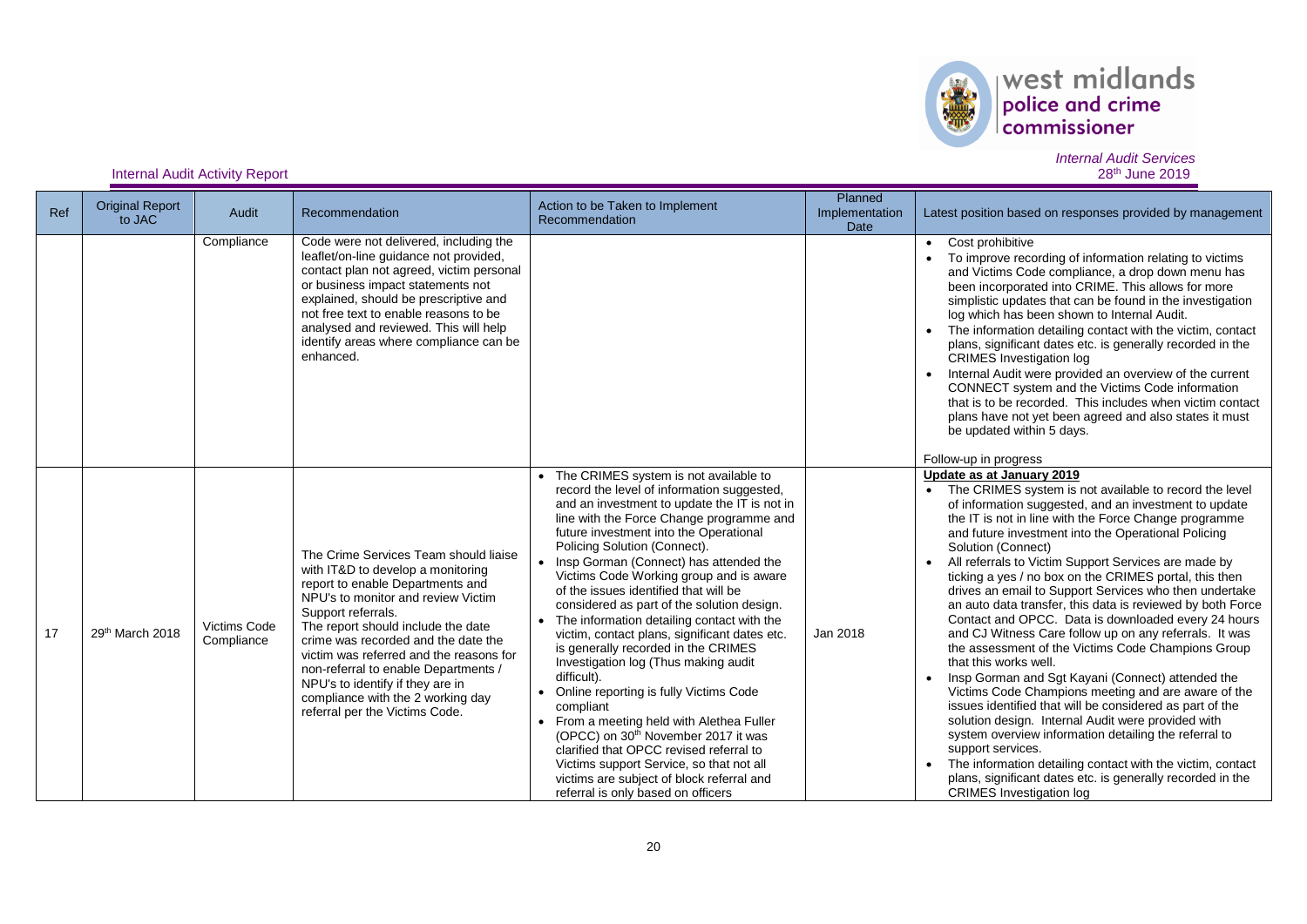

## *Internal Audit Services*

| Ref | <b>Original Report</b><br>to JAC | Audit                      | Recommendation                                                                                                                                                                                                                                                                                                                                           | Action to be Taken to Implement<br>Recommendation                                                                                                                                                                                                                                                                                                                                                                                                                                                                                                                                                                                                                                                                                                                                                                                                                                                                                                                                                                                              | Planned<br>Implementation<br>Date | Latest position based on responses provided by management                                                                                                                                                                                                                                                                                                                                                                                                                                                                                                                                                                                                                                                                                                                                                                                                                                                              |
|-----|----------------------------------|----------------------------|----------------------------------------------------------------------------------------------------------------------------------------------------------------------------------------------------------------------------------------------------------------------------------------------------------------------------------------------------------|------------------------------------------------------------------------------------------------------------------------------------------------------------------------------------------------------------------------------------------------------------------------------------------------------------------------------------------------------------------------------------------------------------------------------------------------------------------------------------------------------------------------------------------------------------------------------------------------------------------------------------------------------------------------------------------------------------------------------------------------------------------------------------------------------------------------------------------------------------------------------------------------------------------------------------------------------------------------------------------------------------------------------------------------|-----------------------------------|------------------------------------------------------------------------------------------------------------------------------------------------------------------------------------------------------------------------------------------------------------------------------------------------------------------------------------------------------------------------------------------------------------------------------------------------------------------------------------------------------------------------------------------------------------------------------------------------------------------------------------------------------------------------------------------------------------------------------------------------------------------------------------------------------------------------------------------------------------------------------------------------------------------------|
|     |                                  |                            |                                                                                                                                                                                                                                                                                                                                                          | recommendation when speaking with<br>victim, thus providing an improved service<br>but to less victims<br>This will be subject of future quality<br>assurance dip sampling by the Victims<br>Code Working group and will be included<br>as part of the CJ Scrutiny Panel<br>The Victims Code Working Group will work<br>with Alethea Fuller to explore 'What a good<br>service to a victim' looks like<br>• The Victims Code Working Group will work<br>with CST to review the referral process to<br>Victims support                                                                                                                                                                                                                                                                                                                                                                                                                                                                                                                          |                                   | • To improve recording of information relating to victims<br>and Victims Code compliance, a drop down menu has<br>been incorporated into CRIME. This allows for more<br>simplistic updates that can be found in the investigation<br>log which has been shown to Internal Audit.<br>• Meetings have been held with Alethea Fuller-OPCC.<br>Only referrals from officers or staff go to Victims Support.<br>There is no general or thematic referral<br>Work is on-going to define 'what is a good service.<br>A victim's video highlighting good and bad practice is<br>being developed in conjunction with PPU. This will be<br>used to highlight practice at CPD events<br>Follow-up in progress                                                                                                                                                                                                                     |
| 18  | 29th March 2018                  | Victims Code<br>Compliance | A formal performance monitoring<br>regime should be implemented to<br>ensure compliance with key<br>requirements of the Victims Code.<br>Consideration should be given to<br>establishing interim performance<br>monitoring arrangements until such a<br>time the Operating Policing Solution<br>offers enhanced performance<br>monitoring capabilities. | Assistant Chief Constables (ACCs) hold<br>their departments to account through<br>Quarterly Performance Reviews (QPRs),<br>where performance is reviewed to identify<br>learning and opportunities to improve the<br>service provided to victims.<br>As part of periodic investigation dip<br>sampling, compliance with parts of the<br>Victims Code is measured.<br>• Insp Gorman (Operating Policing Solution<br>/Connect) has attended the Victims Code<br>Working group and is aware of the issues<br>identified that will be considered as part of<br>the solution design.<br>• This will be subject of future quality<br>assurance dip sampling by the Victims<br>Code Working group and will be included<br>as part of the CJ Scrutiny Panel<br>• The Victims Code Working Group will work<br>with Alethea Fuller to explore 'What a good<br>service to a victim' looks like<br>• The Victims Code Working Group will<br>review the opportunity to complete victim<br>satisfaction surveys following discussion<br>with Stuart Gardiner | Jan 2018                          | Update as at January 2019<br>• Assistant Chief Constables (ACCs) hold their<br>departments to account through Quarterly Performance<br>Reviews (QPRs), where performance is reviewed to<br>identify learning and opportunities to improve the service<br>provided to victims<br>Insp Gorman and Sgt Kayani (Connect) attended the<br>Victims Code Champions meeting and are aware of the<br>issues identified that will be considered as part of the<br>solution design. This will include performance<br>information<br>• A dip sample of Victims contact and code compliance<br>has been conducted and will indicate any training or<br>development areas.<br>Initial findings demonstrate a good level of Victims Code<br>compliance and service. Internal Audit were provided<br>with the dip sample results from October 2018 from<br>several Force CID Teams and Force Contact.<br>Further follow-up in progress |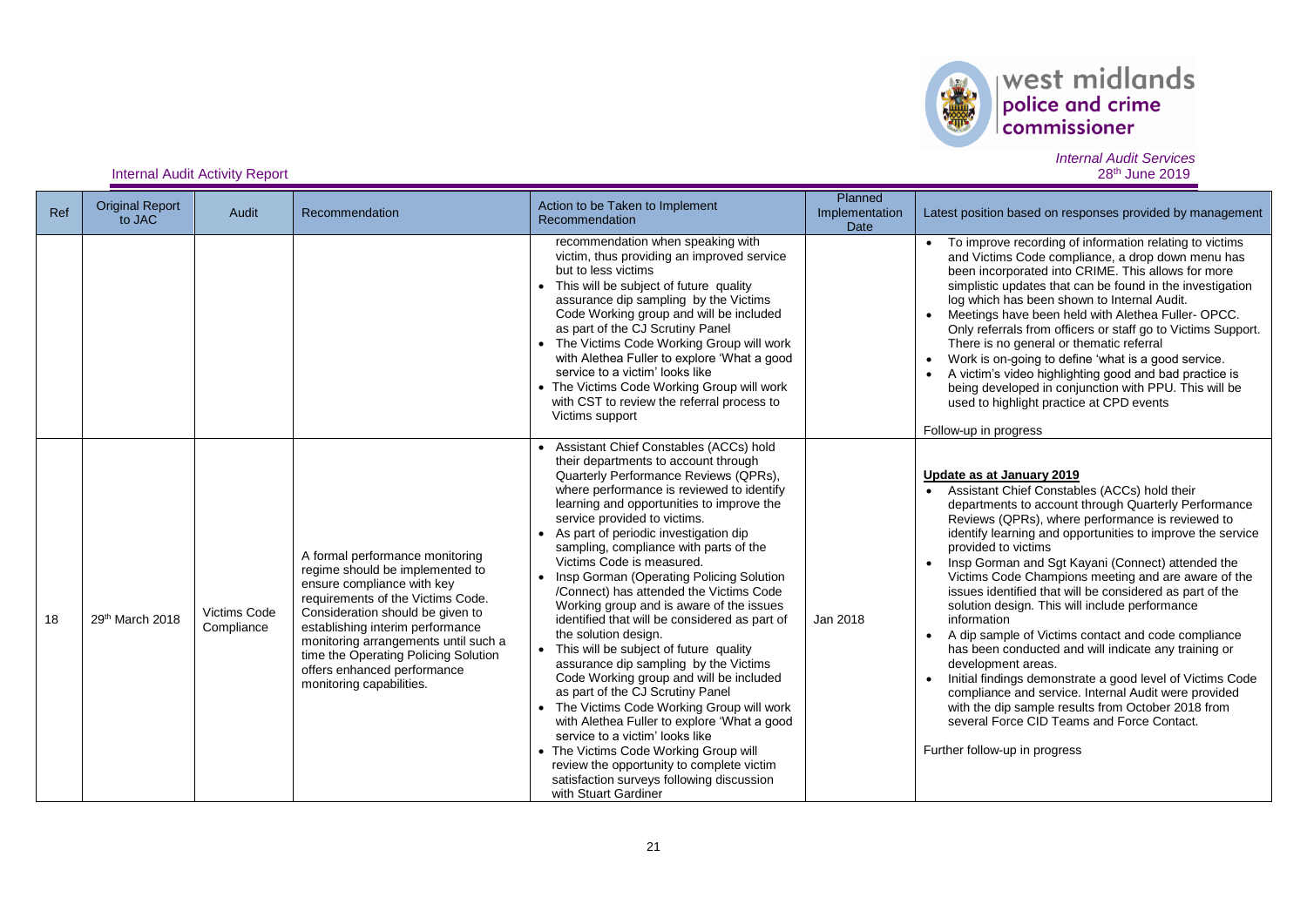

| Ref | <b>Original Report</b><br>to JAC | Audit                                 | Recommendation                                                                                                                                                                                                                                                     | Action to be Taken to Implement<br>Recommendation                                                                                                                                                                                                                                                                                                                                                                                                                                                                                                                                                                                                                                                                                                                                                                                                                                                                                                                                                                                                                                                                                                                                                                                                                                                 | Planned<br>Implementation<br>Date | Latest position based on responses provided by management                                                                                                                                                                                                                                                                                                                                                                                                                                                                |
|-----|----------------------------------|---------------------------------------|--------------------------------------------------------------------------------------------------------------------------------------------------------------------------------------------------------------------------------------------------------------------|---------------------------------------------------------------------------------------------------------------------------------------------------------------------------------------------------------------------------------------------------------------------------------------------------------------------------------------------------------------------------------------------------------------------------------------------------------------------------------------------------------------------------------------------------------------------------------------------------------------------------------------------------------------------------------------------------------------------------------------------------------------------------------------------------------------------------------------------------------------------------------------------------------------------------------------------------------------------------------------------------------------------------------------------------------------------------------------------------------------------------------------------------------------------------------------------------------------------------------------------------------------------------------------------------|-----------------------------------|--------------------------------------------------------------------------------------------------------------------------------------------------------------------------------------------------------------------------------------------------------------------------------------------------------------------------------------------------------------------------------------------------------------------------------------------------------------------------------------------------------------------------|
| 19  |                                  | Digital<br>Experience for<br>Citizens | Staff should be reminded to update<br>eNotes with the relevant information<br>from the Thrive assessment to ensure<br>any potential victims are identified and<br>there is a transparent record to support<br>decisions.                                           | Force Contact are currently refreshing the<br>training and awareness of THRIVE and how it<br>is used. This will include a necessity test of<br>completion built into the training delivery to<br>standardise when the assessments should be<br>applied and in particular to non-vulnerability<br>crime such as that recorded via Online<br>Reporting. Online reporting is designed and<br>only available for specific crime types, which<br>fall into the volume category, whilst there will<br>be a requirement to conduct a THRIVE<br>assessment in some instances this is not<br>required for each case. The training is<br>designed by ensure staff understand THRIVE<br>and how to use it, crimes reported online by<br>the nature will not involve threat to life related<br>issues as the online reporting tool directs such<br>cases to be reported via 999 or 101 and the<br>questions within the tool continual assess this<br>process to understand if persons are at risk of<br>harm, in danger, crime in progress, where the<br>answers to these questions are such then at<br>that stage the person is again directed to 999.<br>This will remain under review as WMP<br>develops processes for more crimes and<br>incidents and will continually feature in the<br>build of these. | December 2018                     | Update as at May 2019<br>The THRIVE review and training development has been more<br>complex than originally anticipated.<br>There is a working group across all departments looking at<br>this and progress is being made.<br>THRIVE completion continues to be assessed through Force<br>Contact audit, but until the future use of and delivery of<br>THRIVE is designed and agreed by Exec this can't be<br>progressed.<br>This is likely to be progressed in the next 3 months<br>Further follow-up due August 2019 |
| 20  | Dec 18                           | Application of<br>THRIVE+             | The arrangements in place to lead,<br>manage, monitor, evaluate and report<br>on THRIVE+ across the Force should<br>be reviewed to ensure there is<br>appropriate oversight of its application<br>and usage across the force and not just<br>within Force Contact. | A new THRIVE working group has been<br>created and is chaired by Chief Supt Richard<br>Fisher. The primary actions of this group are to<br>write the policy with regards to how WMP uses<br>THRIVE and assign a clear governance<br>structure to this which will be presented to FET<br>to agree.                                                                                                                                                                                                                                                                                                                                                                                                                                                                                                                                                                                                                                                                                                                                                                                                                                                                                                                                                                                                 | End of Dec 2018                   | Update as at June 19<br>Policy is written and has been consulted on in accordance<br>with Force Policy, receiving support.<br>Due to wider demands and the roll out of Control Works and<br>Connect this work has taken longer than expected. The<br>THRIVE working group is set up and making progress.<br>A new infographic is being created for THRIVE which<br>amends the approach, which will need to be agreed by FET.<br>This is expected by end of July 2019.                                                    |
| 21  | Dec 18                           | Application of<br>THRIVE+             | Executive Team should review the<br>approach to THRIVE+ to determine                                                                                                                                                                                               | Audits are in place within Force Contact and<br>PPU to understand and assess the consistent                                                                                                                                                                                                                                                                                                                                                                                                                                                                                                                                                                                                                                                                                                                                                                                                                                                                                                                                                                                                                                                                                                                                                                                                       | End of March<br>2019              | Update as at June 19<br>The new policy and process means that THRIVE is built into                                                                                                                                                                                                                                                                                                                                                                                                                                       |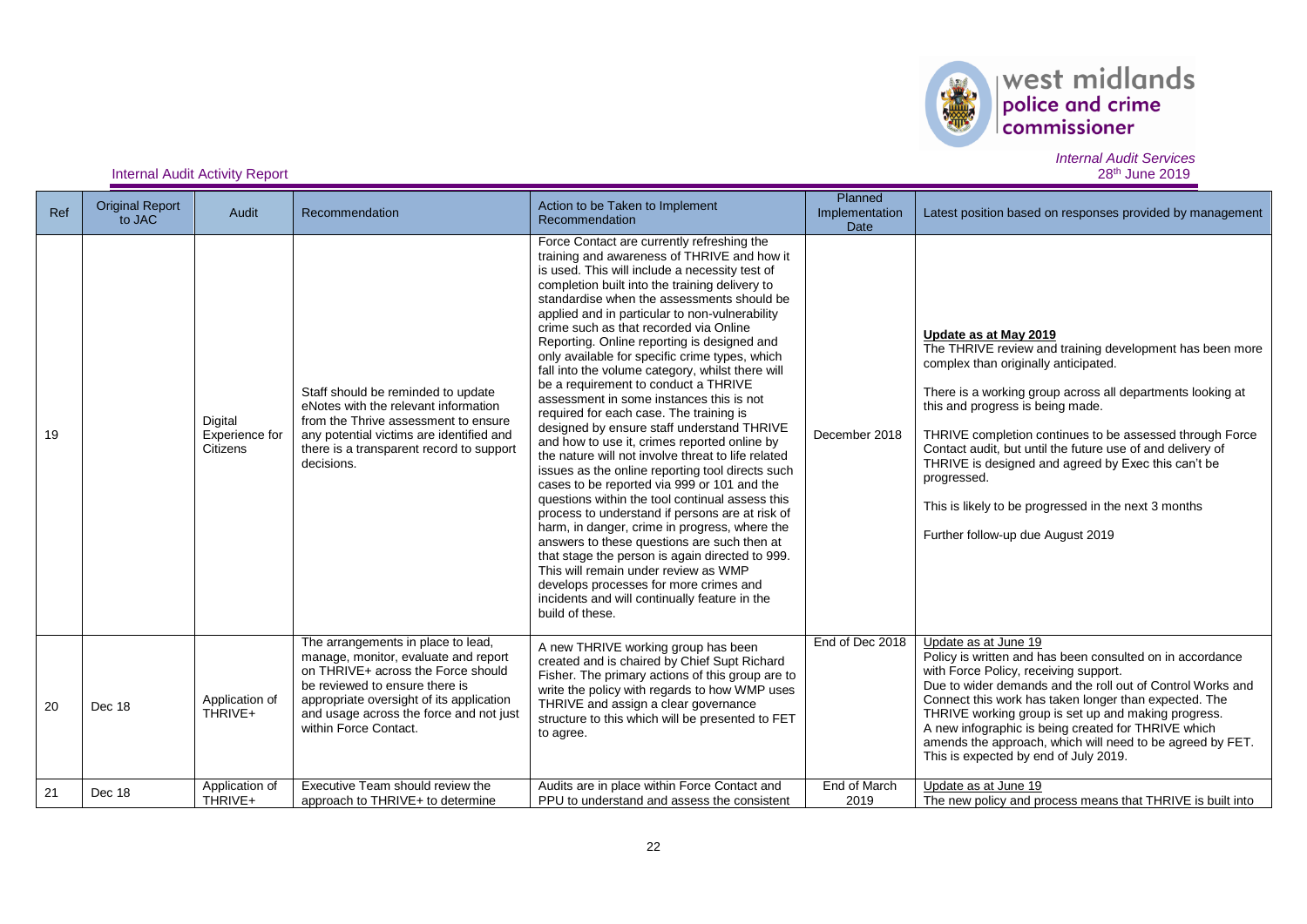

| Ref | <b>Original Report</b><br>to JAC | Audit                     | Recommendation                                                                                                                                                                                                                                                                                                                                                                                                                                                                                                                                                                                  | Action to be Taken to Implement<br>Recommendation                                                                                                                                                                                                                                                                                                                                                                                                                          | Planned<br>Implementation<br>Date | Latest position based on responses provided by management                                                                                                                                                                                                                                                                                                                                                                                                                |
|-----|----------------------------------|---------------------------|-------------------------------------------------------------------------------------------------------------------------------------------------------------------------------------------------------------------------------------------------------------------------------------------------------------------------------------------------------------------------------------------------------------------------------------------------------------------------------------------------------------------------------------------------------------------------------------------------|----------------------------------------------------------------------------------------------------------------------------------------------------------------------------------------------------------------------------------------------------------------------------------------------------------------------------------------------------------------------------------------------------------------------------------------------------------------------------|-----------------------------------|--------------------------------------------------------------------------------------------------------------------------------------------------------------------------------------------------------------------------------------------------------------------------------------------------------------------------------------------------------------------------------------------------------------------------------------------------------------------------|
|     |                                  |                           | whether its use is considered a<br>mandatory requirement. If so, this<br>should be underpinned by a force wide<br>policy setting out the expectations<br>around the expected use of THRIVE+,<br>including how it should be embedded in<br>all policy decisions.                                                                                                                                                                                                                                                                                                                                 | use of THRIVE however this is not embedded<br>across all functions within WMP.<br>Following the design of the policy and<br>agreement on this, combined with requests<br>that have been sent to other forces to<br>understand their approach in designing WMP<br>final position. Once this is in place that a<br>robust audit structure will be developed to<br>ensure THRIVE is consistently adopted and<br>used within the correct approach as defined by<br>the policy. |                                   | the NDM and is a thought out process and structure rather<br>than a separate assessment in its own right.<br>This will be presented to FET by End of July 2019                                                                                                                                                                                                                                                                                                           |
| 22  | Dec 18                           | Application of<br>THRIVE+ | To ensure THRIVE+ is appropriately<br>embedded a review of training provided<br>to staff should be undertake to promote<br>its continued and effective use. This<br>should include:<br>Seeking assurances from L&D that<br>new recruits induction package<br>includes THRIVE+ and if not take<br>action to include:<br>Reviewing the training package<br>being developed by the THRIVE+<br>Working Group to establish if it is<br>appropriate to roll out across the<br>Force.<br>Continued refresher training<br>approaches should be considered to<br>reinforce and further embed<br>THRIVE+. | L and D are part of the THRIVE working group<br>and an action has been set to review and<br>refresh all training material for THRIVE in<br>accordance with the new policy design.<br>It is not appropriate to design the training until<br>policy and purpose of the use of THRIVE is<br>clearly defined.                                                                                                                                                                  | End Feb 2019                      | Update as at June 19<br>Learning and Development sit as part of the working group<br>and THRIVE continues to be trained in its current guise to all<br>new recruits.<br>Once the new policy and guidelines are agreed L and D will<br>prepare amended learning material and embed into training.<br>The aim of the new policy is to simplify THRIVE and its<br>understanding so that it features as an everyday occurrence<br>rather than a separate standalone process. |
| 23  | Dec 18                           | Application of<br>THRIVE+ | The performance monitoring<br>arrangements to assess the usage of<br>THRIVE+ should be developed and<br>communicated so there is a consistent<br>approach across the force to review the<br>application of THRIVE+, identify any<br>issues and share best practices.                                                                                                                                                                                                                                                                                                                            | Once Policy and Governance is signed off with<br>regards to how WMP uses THRIVE, then the<br>THRIVE working group will design the<br>performance measures associated to this in<br>conjunction with Strategic Intel                                                                                                                                                                                                                                                        | End of March<br>2019              | Update as at June 19<br>Policy and governance for THRIVE are still being agreed. A<br>draft policy has been written however until this has been<br>signed off and THRIVE becomes embedded across the force<br>we are unable to determine performance measures.                                                                                                                                                                                                           |
| 24  | Sept 18                          | Pensions                  | To ensure no changes to pensioner                                                                                                                                                                                                                                                                                                                                                                                                                                                                                                                                                               | The pension team currently have a process in                                                                                                                                                                                                                                                                                                                                                                                                                               | 01/10/2018                        | Update as at June 19                                                                                                                                                                                                                                                                                                                                                                                                                                                     |